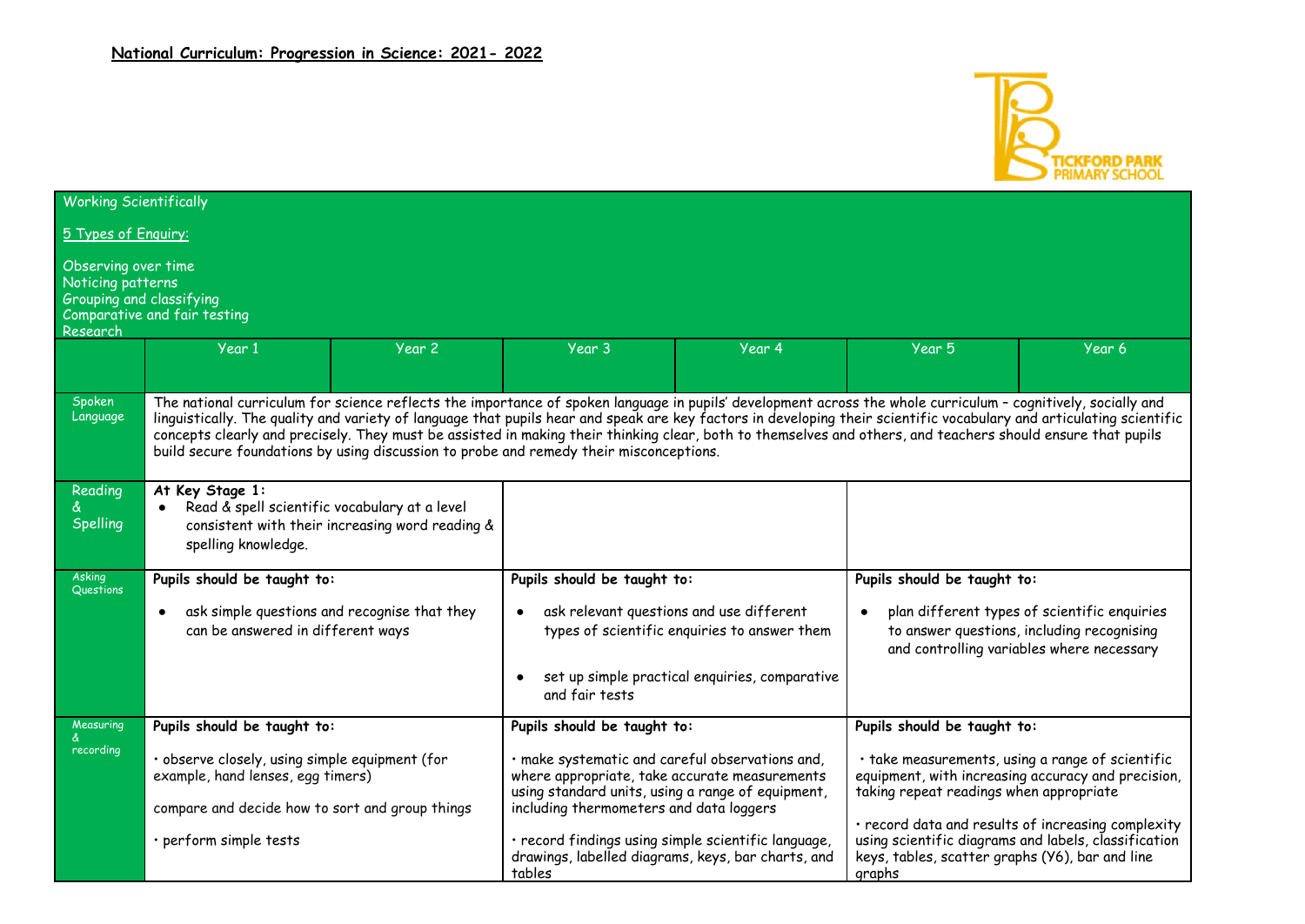|            | · gather and record data to help in answering<br>questions                                                                                            | · gather, record, classify and present data in a<br>variety of ways to help in answering questions                                     |                                                                                                                                                                                                            |
|------------|-------------------------------------------------------------------------------------------------------------------------------------------------------|----------------------------------------------------------------------------------------------------------------------------------------|------------------------------------------------------------------------------------------------------------------------------------------------------------------------------------------------------------|
| Concluding | Pupils should be taught to:                                                                                                                           | Pupils should be taught to:                                                                                                            | Pupils should be taught to:                                                                                                                                                                                |
|            | · identify and classify                                                                                                                               | · identify differences, similarities or changes<br>related to simple scientific ideas and processes                                    | · identify scientific evidence that has been used<br>to support or refute ideas or arguments                                                                                                               |
|            | . use their observations and ideas to suggest<br>answers to questions<br>observe changes over time and begin to notice<br>patterns and relationships. | report on findings from enquiries, including oral<br>and written explanations, displays or<br>presentations of results and conclusions | · report and present findings from enquiries,<br>including conclusions, causal relationships,<br>explanations of, and degree of trust in, results, in<br>oral and written forms such as displays and other |
|            |                                                                                                                                                       | · use straightforward scientific evidence to<br>answer questions or to support their findings                                          | presentations.                                                                                                                                                                                             |
| Evaluating |                                                                                                                                                       | Pupils should be taught to:                                                                                                            | Pupils should be taught to:                                                                                                                                                                                |
|            |                                                                                                                                                       | · use results to draw simple conclusions, make<br>predictions for new values, suggest improvements<br>and raise further questions      | · use test results to make predictions to set up<br>further comparative and fair tests                                                                                                                     |

|        | Year 1                                                                                                                                                                                                                                                                                                                                                                                                           | Year 2                                                                                                                                                                                                                                                                                                                                                                                                                                                                                | Year 3                                                                                                                                                                                                                                                                                                                                                                                                                                                   | Year 4 | Year 5 | Year 6 |
|--------|------------------------------------------------------------------------------------------------------------------------------------------------------------------------------------------------------------------------------------------------------------------------------------------------------------------------------------------------------------------------------------------------------------------|---------------------------------------------------------------------------------------------------------------------------------------------------------------------------------------------------------------------------------------------------------------------------------------------------------------------------------------------------------------------------------------------------------------------------------------------------------------------------------------|----------------------------------------------------------------------------------------------------------------------------------------------------------------------------------------------------------------------------------------------------------------------------------------------------------------------------------------------------------------------------------------------------------------------------------------------------------|--------|--------|--------|
|        |                                                                                                                                                                                                                                                                                                                                                                                                                  |                                                                                                                                                                                                                                                                                                                                                                                                                                                                                       |                                                                                                                                                                                                                                                                                                                                                                                                                                                          |        |        |        |
| Plants | Summer 2:<br>Pupils should be<br>taught to:                                                                                                                                                                                                                                                                                                                                                                      | Summer 1 & 2:<br>Pupils should be<br>taught to:                                                                                                                                                                                                                                                                                                                                                                                                                                       | Summer 1 & 2:<br>Pupils should be<br>taught to:                                                                                                                                                                                                                                                                                                                                                                                                          |        |        |        |
|        | identify and name a<br>variety of common<br>wild and garden<br>plants, including<br>deciduous and<br>evergreen trees<br>identify, and<br>describe, the basic<br>structure of a variety<br>of common flowering<br>plants including trees<br>(root, stem, trunk,<br>leaf, flower, blossom,<br>fruit, bulb, seed, bud,<br>petal, branch)<br>observe the growth<br>of flowers and<br>vegetables they have<br>planted | · observe and describe<br>how seeds and bulbs<br>grow into mature plant<br>and be introduced to<br>the requirements of<br>plants for germination,<br>growth and survival.<br>· find out and describe<br>how plants need water,<br>light and a suitable<br>temperature to grow<br>and stay healthy<br>Vocabulary<br>Leaves, trunk, branch,<br>root, seed, bulb,<br>flower, stem, wild,<br>garden, deciduous,<br>evergreen, observe,<br>grow, compare, record,<br>temperature, predict, | · identify and describe<br>the functions of<br>different parts of<br>flowering plants: roots,<br>stem/trunk, leaves for<br>nutrition and flowers<br>for reproduction<br>explore the<br>requirements of plants<br>for life and growth (air,<br>light, water, nutrients<br>from soil, and room to<br>grow) and how they<br>vary from plant to plant<br>· investigate the way in<br>which water is<br>transported within<br>plants<br>explore the part that |        |        |        |
|        |                                                                                                                                                                                                                                                                                                                                                                                                                  | measure, diagram,                                                                                                                                                                                                                                                                                                                                                                                                                                                                     | flowers play in the life                                                                                                                                                                                                                                                                                                                                                                                                                                 |        |        |        |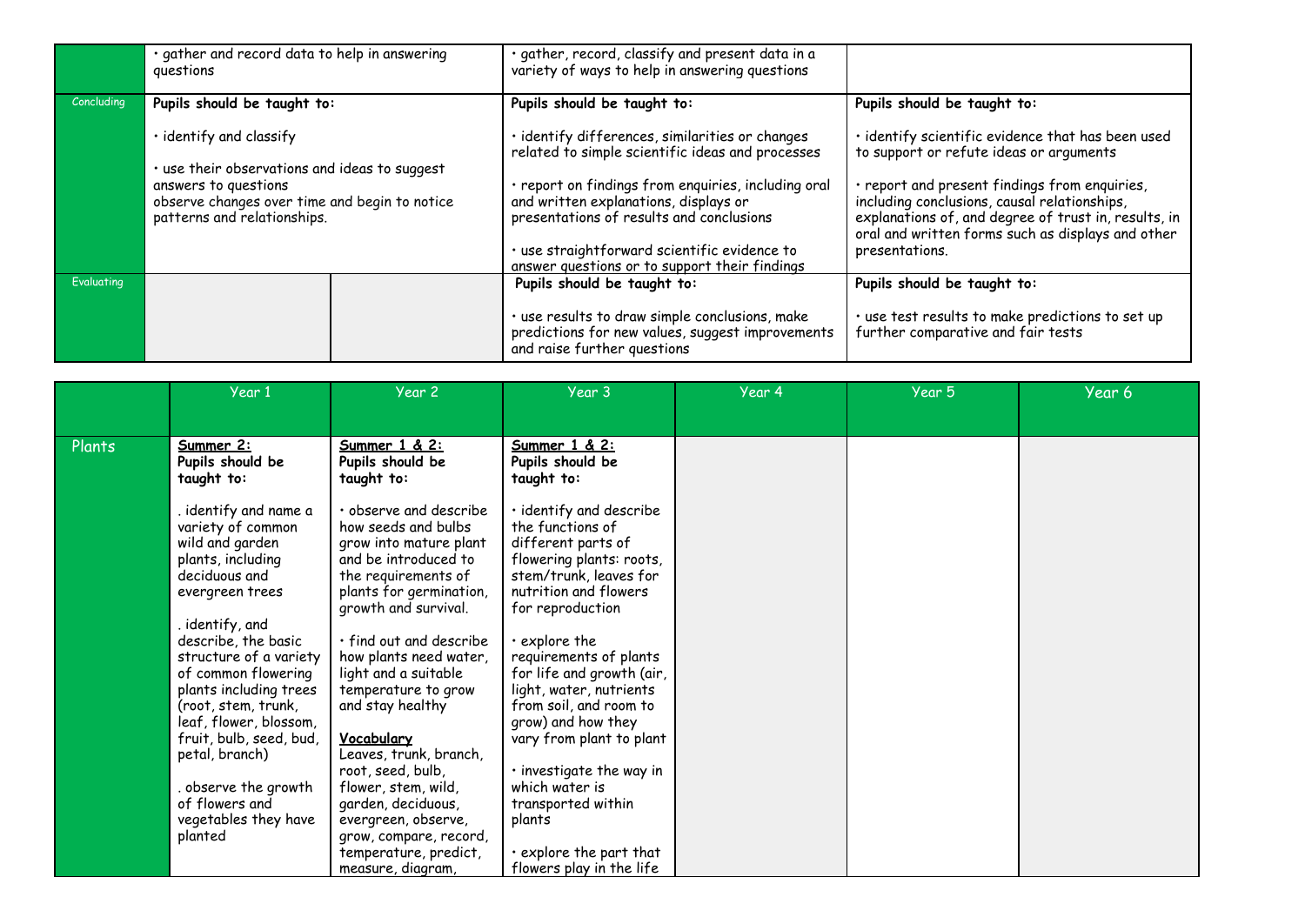| . compare and                              | germinate, warmth,                          | cycle of flowering                   |  |  |
|--------------------------------------------|---------------------------------------------|--------------------------------------|--|--|
| contrast what they                         | sunlight.                                   | plants, including                    |  |  |
| have found out                             |                                             | pollination, seed                    |  |  |
|                                            |                                             | formation and seed                   |  |  |
| Vocabulary                                 | <b>Key questions</b><br>Do cress produce    |                                      |  |  |
| Leaves, trunk, branch,                     | seeds, how could we                         | dispersal                            |  |  |
|                                            | find out?                                   |                                      |  |  |
| root, seed, bulb,                          |                                             | Vocabulary                           |  |  |
| flower, stem, wild,                        | Do all plants produce<br>flowers and seeds? | Air, light, water,                   |  |  |
| garden, deciduous,                         | What is different                           | nutrients, soil, support,            |  |  |
| evergreen                                  |                                             | anchor, reproduction,                |  |  |
| Key questions<br>How do Plants grow?       | between freshly cut                         | pollination, dispersal,              |  |  |
| What do Plants need                        | and planted flowers?                        | transportation, flower,              |  |  |
|                                            | Do plants flower all                        | energy, growth,                      |  |  |
| to grow?                                   | year round?                                 | seedling, carbon                     |  |  |
| Do all plants need<br>water?               | What are flowers for?                       | dioxide, oxygen, sugar,<br>material, |  |  |
|                                            | What happens to a                           |                                      |  |  |
| Are all plants green?<br>Why do seeds look | plant after it has                          | photosynthesis,<br>chlorophyll       |  |  |
| different?                                 |                                             |                                      |  |  |
| Can plants grow as big                     | produced seeds?                             | <b>Key questions</b>                 |  |  |
| in the shade?                              |                                             | How do plants                        |  |  |
| What is the                                |                                             | reproduce?                           |  |  |
| biggest/smallest/smel                      |                                             | Do all flowers look the              |  |  |
| liest (etc.)                               |                                             |                                      |  |  |
| tree/flower/plant on                       |                                             | same?                                |  |  |
| the planet?                                |                                             | How do insects know                  |  |  |
|                                            |                                             | which flowers to                     |  |  |
|                                            |                                             | pollinate?                           |  |  |
|                                            |                                             | Why do flowers smell?                |  |  |
|                                            |                                             | What do seeds do?                    |  |  |
|                                            |                                             | Can a plant live without             |  |  |
|                                            |                                             | its leaves?                          |  |  |
|                                            |                                             |                                      |  |  |
|                                            |                                             | Do grass/trees make                  |  |  |
|                                            |                                             | flowers?                             |  |  |
|                                            |                                             | What conditions are                  |  |  |
|                                            |                                             | perfect for a seed to                |  |  |
|                                            |                                             | qrow?                                |  |  |
|                                            |                                             | Where do weeds come                  |  |  |
|                                            |                                             | from?                                |  |  |
|                                            |                                             | How does the space                   |  |  |
|                                            |                                             | between seeds affect                 |  |  |
|                                            |                                             |                                      |  |  |
|                                            |                                             | how well them grow?                  |  |  |
|                                            |                                             | Does seed size match                 |  |  |
|                                            |                                             | plant size?                          |  |  |
|                                            |                                             | Do plants take in water              |  |  |
|                                            |                                             | through their roots?                 |  |  |
|                                            |                                             | How does water move                  |  |  |
|                                            |                                             | through the plant?                   |  |  |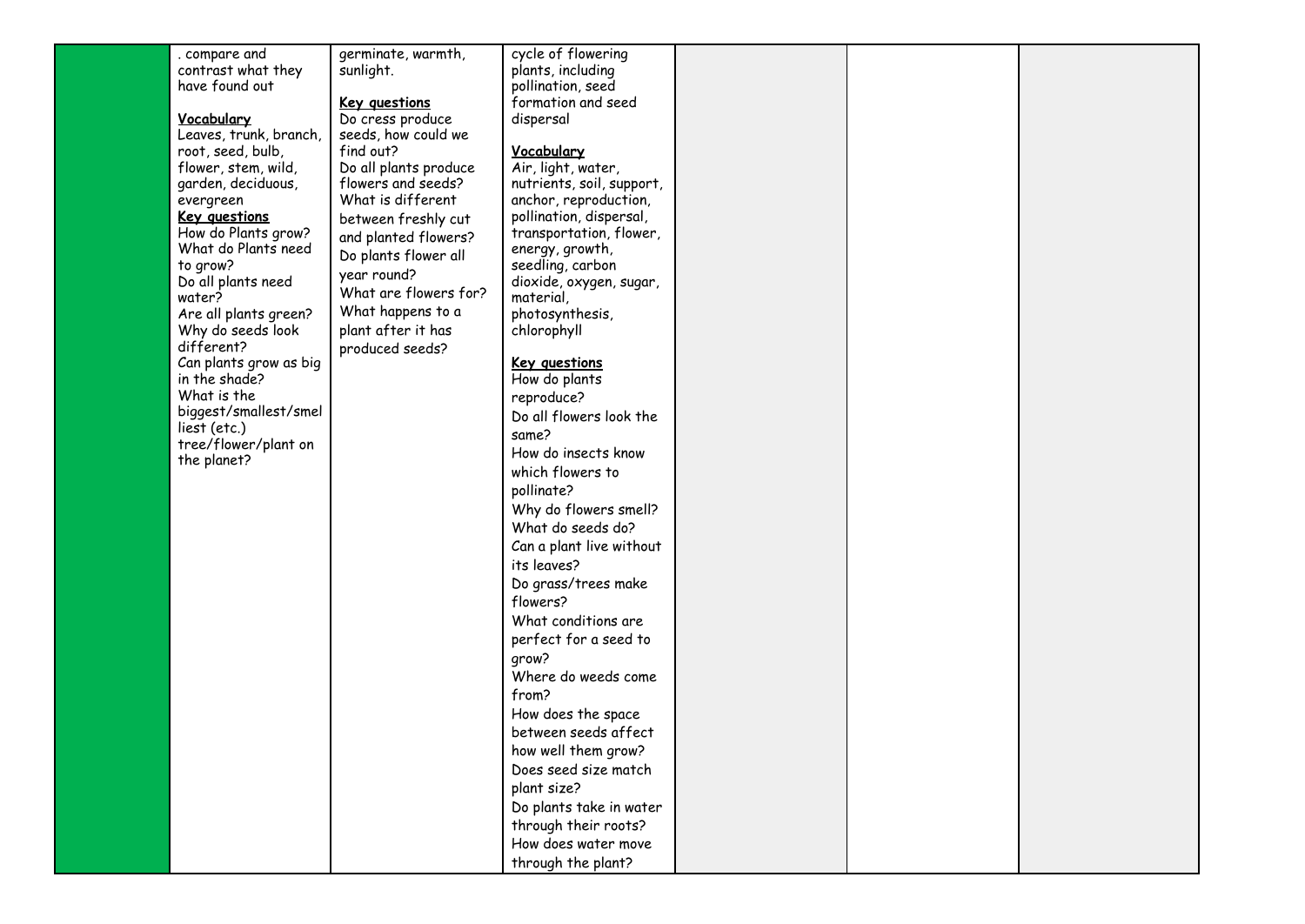|                                                     |                                                                                                                                                                                                                                                                                                                                                                                                                                                                                                                                                                     |                                                                                                                                                                                                                                                                                                                                                                                                                                                                                                                                                                                                                                                                                                                                                                            | How do plants make<br>their food?<br>How does light affect<br>plant growth?<br>How does a plant get<br>carbon dioxide?                                                                                                                                                                                                                                                                                                                                                                                                                                                                                                                                                                                                                                                                      |                                                                                                                                                                                                                                                                                                                                                                                                                                                                                                                                                                                                                                                                                                                                                                                |                                                                                                                                                                                                                                                                                                                                                                                                                                                                                                                                                                                                                                                                                                                                                                                      |                                                                                                                                                                                                                                                                                                                                                                                                                                                                                                                                                                                                                                                                                                                                                                                                   |
|-----------------------------------------------------|---------------------------------------------------------------------------------------------------------------------------------------------------------------------------------------------------------------------------------------------------------------------------------------------------------------------------------------------------------------------------------------------------------------------------------------------------------------------------------------------------------------------------------------------------------------------|----------------------------------------------------------------------------------------------------------------------------------------------------------------------------------------------------------------------------------------------------------------------------------------------------------------------------------------------------------------------------------------------------------------------------------------------------------------------------------------------------------------------------------------------------------------------------------------------------------------------------------------------------------------------------------------------------------------------------------------------------------------------------|---------------------------------------------------------------------------------------------------------------------------------------------------------------------------------------------------------------------------------------------------------------------------------------------------------------------------------------------------------------------------------------------------------------------------------------------------------------------------------------------------------------------------------------------------------------------------------------------------------------------------------------------------------------------------------------------------------------------------------------------------------------------------------------------|--------------------------------------------------------------------------------------------------------------------------------------------------------------------------------------------------------------------------------------------------------------------------------------------------------------------------------------------------------------------------------------------------------------------------------------------------------------------------------------------------------------------------------------------------------------------------------------------------------------------------------------------------------------------------------------------------------------------------------------------------------------------------------|--------------------------------------------------------------------------------------------------------------------------------------------------------------------------------------------------------------------------------------------------------------------------------------------------------------------------------------------------------------------------------------------------------------------------------------------------------------------------------------------------------------------------------------------------------------------------------------------------------------------------------------------------------------------------------------------------------------------------------------------------------------------------------------|---------------------------------------------------------------------------------------------------------------------------------------------------------------------------------------------------------------------------------------------------------------------------------------------------------------------------------------------------------------------------------------------------------------------------------------------------------------------------------------------------------------------------------------------------------------------------------------------------------------------------------------------------------------------------------------------------------------------------------------------------------------------------------------------------|
| <b>Animals</b><br><b>Including</b><br><b>Humans</b> | Autumn 1:<br>Pupils should be<br>taught to:                                                                                                                                                                                                                                                                                                                                                                                                                                                                                                                         | Autumn 1:<br>Pupils should be<br>taught to:                                                                                                                                                                                                                                                                                                                                                                                                                                                                                                                                                                                                                                                                                                                                | Autumn 1:<br>Pupils should be<br>taught to:                                                                                                                                                                                                                                                                                                                                                                                                                                                                                                                                                                                                                                                                                                                                                 | Autumn 2:<br>Pupils should be<br>taught to:                                                                                                                                                                                                                                                                                                                                                                                                                                                                                                                                                                                                                                                                                                                                    | Summer 1 & 2:<br>Pupils should be<br>taught to:                                                                                                                                                                                                                                                                                                                                                                                                                                                                                                                                                                                                                                                                                                                                      | Autumn 1:<br>Pupils should be<br>taught to:                                                                                                                                                                                                                                                                                                                                                                                                                                                                                                                                                                                                                                                                                                                                                       |
|                                                     | $\cdot$ identify and name a<br>variety of common<br>animals including fish,<br>amphibians, reptiles,<br>birds and mammals<br>describe and<br>compare the<br>structure of a variety<br>of common animals<br>(fish, amphibians,<br>reptiles, birds and<br>mammals, including<br>pets)<br><u>Vocabulary</u><br>Amphibians, birds,<br>fish, mammals,<br>reptiles, carnivores,<br>herbivore, omnivore<br>Key questions<br>What do animals eat?<br>Do all animals eat the<br>same food?<br>Do all animals hunt?<br>Why are animals'<br>different colours and<br>patterns? | . notice that animals,<br>including humans, have<br>offspring which grow<br>into adults<br>. find out about and<br>describe the basic<br>needs of animals,<br>including humans, for<br>survival (water, food<br>and air)<br>, describe the<br>importance for humans<br>of exercise, eating the<br>right amounts of<br>different types of<br>food, and hygiene.<br>Vocabulary Living,<br>dead, never alive,<br>habitats,<br>micro-habitats, food,<br>food chain, leaf litter,<br>shelter, sea shore,<br>woodland, ocean,<br>rainforest, conditions,<br>desert, damp, shade<br><u>Key questions</u><br>How long do should my<br>pets live for?<br>Do all animals grow and<br>live the same way?<br>Do bigger animals live<br>longer?<br>Why are we all<br>different heights? | · identify that animals,<br>including humans, need<br>the right types and<br>amount of nutrition,<br>and that they cannot<br>make their own food;<br>they get nutrition from<br>what they eat<br>$\cdot$ identify that humans<br>and some other animals<br>have skeletons and<br>muscles for support,<br>protection and<br>movement<br>Vocabulary<br>Nutrients, nutrition,<br>carbohydrates, protein,<br>fats, vitamins, minerals,<br>water, fibre, skeleton,<br>bones, joints,<br>endoskeleton,<br>exoskeleton,<br>hydrostatic skeleton,<br>vertebrates,<br>invertebrates, muscles,<br>contract, relax,<br><b>Key questions</b><br>Why do we need a<br>skeleton?<br>What types of skeleton<br>are there?<br>Are all skeletons the<br>same?<br>Can something survive<br>without a skeleton? | describe the simple<br>functions of the basic<br>parts of the digestive<br>system in humans<br>. construct and<br>interpret a variety of<br>food chains, identifying<br>producers, predators<br>and prey<br>. identify the different<br>types of teeth in<br>humans and their<br>simple functions<br>Vocabulary<br>Herbivore, Carnivore,<br>Digestive system,<br>tongue, mouth, teeth,<br>oesophagus, stomach,<br>gall bladder, small<br>intestine, pancreas,<br>large intestine, liver,<br>tooth, canine, incisor,<br>molar, premolar,<br>producer, consumer.<br>Key questions<br>What different types<br>of food are there?<br>Why do we need a<br>variety of different<br>foods?<br>Do all organisms eat<br>the same things?<br>Why do some people<br>need different diets? | describe the changes<br>as humans develop from<br>birth to old age<br>, describe the<br>differences in the life<br>cycles of a mammal, an<br>amphibian, an insect<br>and a bird, and those<br>common features<br>(birth, growth,<br>development,<br>reproduction, death)<br>Vocabulary<br>Foetus, Embryo, Womb,<br>Gestation, Baby,<br>Toddler, Teenager,<br>Elderly, Growth,<br>Development, Puberty,<br>Hormone, Physical,<br>Emotional, Sexual,<br>Asexual, Pollination,<br>Dispersal,<br>reproduction, cell,<br>fertilisation,<br>pollination, male,<br>female, pregnancy<br>Key questions What do<br>humans look like?<br>How do humans change?<br>Why do humans<br>change?<br>What is a life cycle?<br>What types of life<br>cycles are there?<br>Are life cycles the<br>same? | $\cdot$ identify and name the<br>main parts of the<br>human circulatory<br>system, and describe<br>the functions of the<br>heart, blood vessels<br>and blood (including<br>pulse and clotting)<br>· recognise the impact<br>of diet, exercise, drugs<br>and lifestyle on the<br>way their bodies<br>function<br>· describe the ways in<br>which nutrients and<br>water are transported<br>within animals,<br>including humans<br>Vocabulary<br>Oxygenated,<br>Deoxygenated, Valve,<br>Exercise, Respiration<br>Circulatory system,<br>heart, lungs, blood<br>vessels, blood, artery,<br>vein, pulmonary, alveoli,<br>capillary, digestive,<br>transport, gas<br>exchange, villi,<br>nutrients, water,<br>oxygen, alcohol, drugs,<br>tobacco.<br><b>Key questions</b><br>Why do we need<br>oxygen? |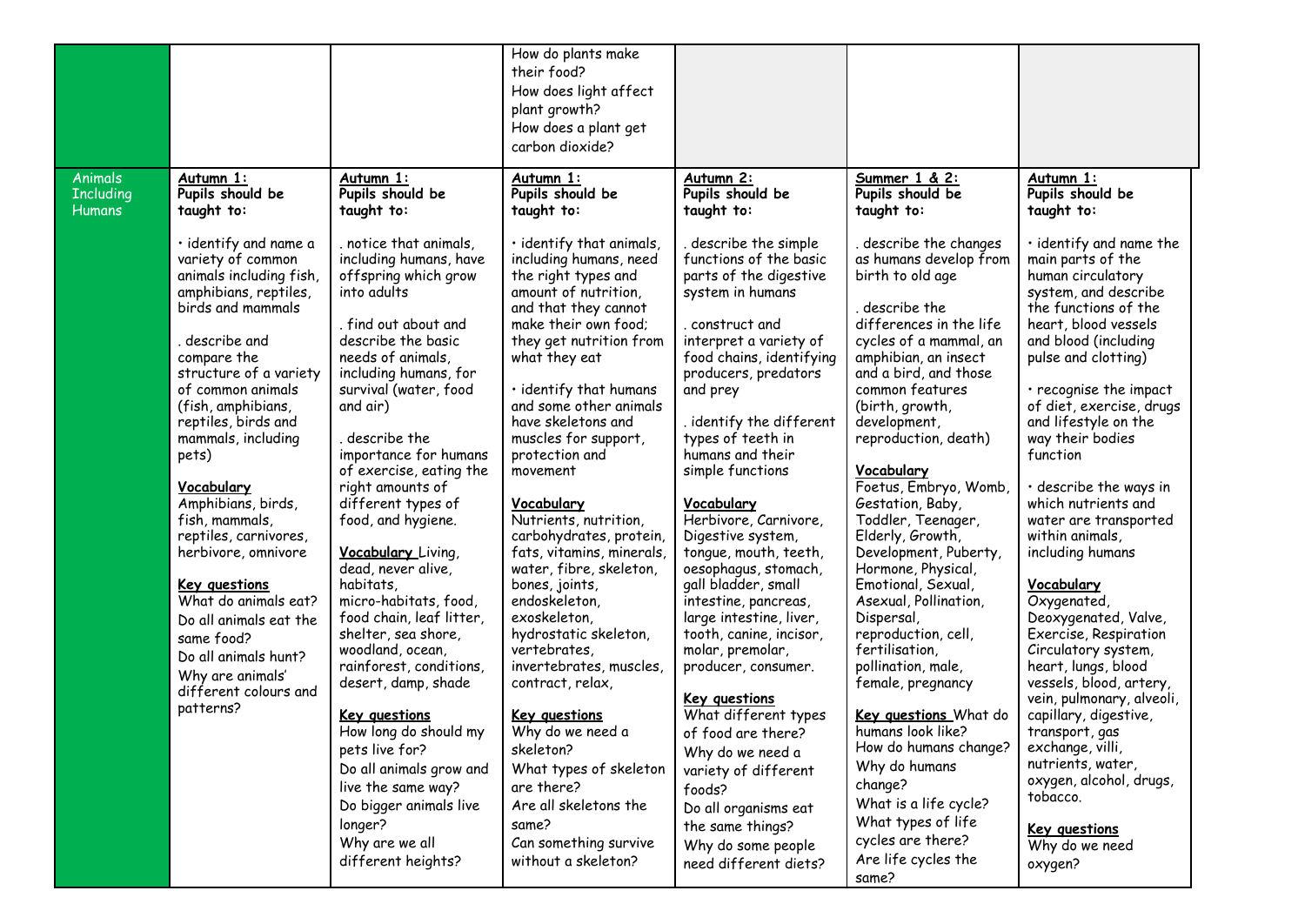|                  | How and why do we             | What happens if we           | (weightlifter vs                            | What causes puberty?              | How do we breathe?                                  |
|------------------|-------------------------------|------------------------------|---------------------------------------------|-----------------------------------|-----------------------------------------------------|
|                  | grow and change?              | break a bone?                | marathon runner)                            | What changes do we go             | Do fish and plants                                  |
|                  |                               | How do we move?              | Why are teeth                               | through during                    | breathe?                                            |
|                  |                               | Are bones that are           | important?                                  | puberty?                          | Do all living things need                           |
|                  |                               | bigger, stronger?            | What happens to our                         |                                   | oxygen?                                             |
|                  |                               | Why do we need joints?       | food?                                       |                                   | How does the size of a                              |
|                  |                               |                              |                                             |                                   |                                                     |
|                  |                               | Why do muscles get<br>tired? | What is our digestive                       |                                   | person's lungs affect                               |
|                  |                               |                              | system?                                     |                                   | their lung capacity?                                |
|                  |                               | Can we 'break' muscles?      | How does our food turn<br>into poo and wee? |                                   | Are there ways to                                   |
|                  |                               |                              |                                             |                                   | increase/decrease our                               |
|                  |                               |                              |                                             |                                   | lung capacity?                                      |
|                  |                               |                              |                                             |                                   | Is lung capacity fixed?                             |
|                  |                               |                              |                                             |                                   | Why do we have blood?                               |
|                  |                               |                              |                                             |                                   | How does our heart                                  |
|                  |                               |                              |                                             |                                   | work?                                               |
|                  |                               |                              |                                             |                                   | How does size of                                    |
|                  |                               |                              |                                             |                                   | muscle affect our pulse                             |
|                  |                               |                              |                                             |                                   | rate?                                               |
|                  |                               |                              |                                             |                                   | How does exercise                                   |
|                  |                               |                              |                                             |                                   | effect our pulse rate?                              |
|                  |                               |                              |                                             |                                   | How might the                                       |
|                  |                               |                              |                                             |                                   | circulatory system of                               |
|                  |                               |                              |                                             |                                   | an elephant, a                                      |
|                  |                               |                              |                                             |                                   | hummingbird, or a polar                             |
|                  |                               |                              |                                             |                                   | bear differ?                                        |
|                  |                               |                              |                                             |                                   | Is the air you breathe                              |
|                  |                               |                              |                                             |                                   | out, the same as that                               |
|                  |                               |                              |                                             |                                   | you breathe in?                                     |
| Living<br>Things | Autumn 2:<br>Pupils should be |                              | Spring 2:<br>Pupils should be               | Summer 1 & 2:<br>Pupils should be | Autumn 2:                                           |
| and their        | taught to:                    |                              | taught to:                                  | taught to:                        | Pupils should be taught<br>to:                      |
| Habitats         |                               |                              |                                             |                                   |                                                     |
|                  | · explore and compare         |                              | recognise that living                       | $\cdot$ describe the              | · describe how living                               |
|                  | the difference between        |                              | things can be grouped                       | differences in the life           | things are classified into                          |
|                  | things that are living,       |                              | in a variety of ways                        | cycles of a mammal, an            | broad groups according                              |
|                  | dead, and things that         |                              |                                             | amphibian, an insect              | to common observable                                |
|                  | have never been alive         |                              | explore and use .                           | and a bird                        | characteristics and                                 |
|                  | $\cdot$ identify that most    |                              | classification keys to                      | $\cdot$ describe the life         | based on similarities and<br>differences, including |
|                  | living things live in         |                              | help group,                                 | process of                        | micro-organisms, plants                             |
|                  | habitats to which they        |                              |                                             | reproduction in some              | and animals                                         |
|                  | are suited and describe       |                              | . identify and name a                       | plants (and animals,              |                                                     |
|                  | how different habitats        |                              | variety of living things                    | including humans)                 | <b>Vocabulary</b>                                   |
|                  | provide the basic needs       |                              | in their local and wider                    |                                   | Variation Organisms                                 |
|                  | of different kinds of         |                              | environment                                 | Vocabulary                        | Populations.                                        |
|                  | animals and plants, and       |                              |                                             | Foetus, Embryo, Womb,             | Classification                                      |
|                  | how they depend on            |                              | . recognise that                            | Gestation, Baby,                  | Characteristics                                     |
|                  | each other                    |                              | environments can                            | Toddler, Teenager,                | Environment, flowering,                             |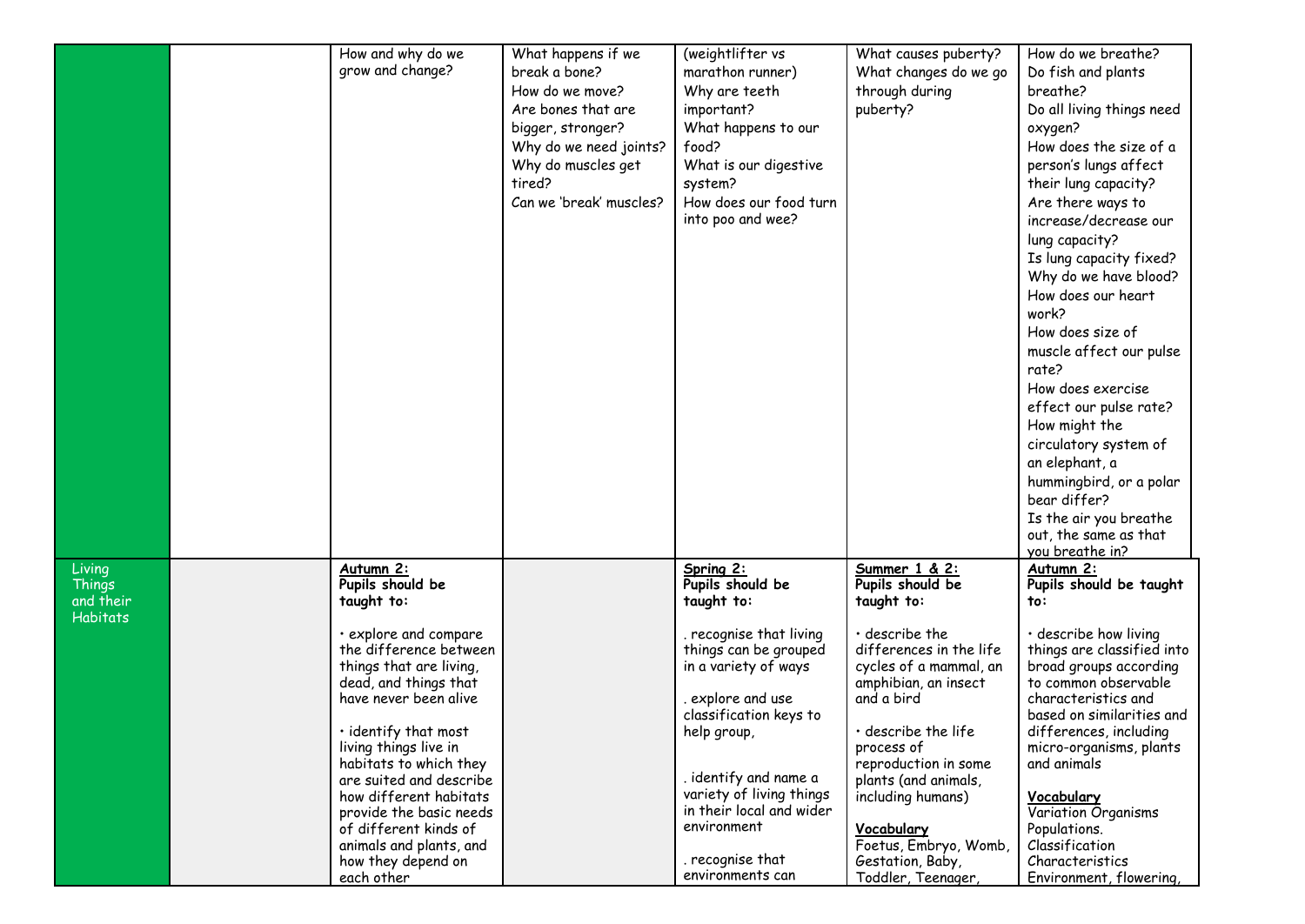|                                                  | change and that this                    | Elderly, Growth,                         |
|--------------------------------------------------|-----------------------------------------|------------------------------------------|
| $\cdot$ identify and name a                      | can sometimes pose                      | Development, Puberty,                    |
| variety of plants and                            | dangers to living things                | Hormone, Physical,                       |
| animals in their                                 |                                         | Emotional, Sexual,                       |
| habitats, including                              | Vocabulary                              | Asexual, Pollination,                    |
| micro-habitats                                   | Environment, flowering,                 | Dispersal,                               |
|                                                  | nonflowering, plants,                   | reproduction, cell,                      |
| · describe how animals<br>obtain their food from | animals, vertebrates,                   | fertilisation,                           |
| plants and other                                 | fish, amphibians,<br>reptiles, mammals, | pollination, male,<br>female, pregnancy, |
| animals, using the idea                          | invertebrate, human                     | young, mammal,                           |
| of a simple food chain                           | impact, nature                          | metamorphosis,                           |
| (e.g. grass, cow, human)                         | reserves.                               | amphibian, insect, egg,                  |
| and identify and name                            | deforestation.                          | embryo, bird, plant                      |
| different sources of                             |                                         |                                          |
| food                                             | <u>Key questions</u>                    | <u>Key questions</u>                     |
|                                                  | What food chains and                    | What do humans look                      |
| <u>Vocabulary</u>                                | webs are there in our                   | like?                                    |
| habitats,                                        | local habitat?                          | Do all animal embryos                    |
| micro-habitats, shelter,                         | How does energy move                    | look the same?                           |
| sea shore, woodland,                             | through the food                        | How do humans change?                    |
| ocean, rainforest,                               | chain?                                  | Why do humans                            |
| conditions, desert,                              | How does removal of                     | change?                                  |
| damp, shade<br>Living, dead, never               | one species from an                     | What is a life cycle?                    |
| alive, food, food chain                          | environment, affect                     | What types of life                       |
|                                                  |                                         |                                          |
|                                                  | others? (keystone                       | cycles are there?                        |
| <u>Key questions</u>                             | species)                                | Are life cycles the                      |
| How are animals and                              | How does                                | same?                                    |
| plants 'adapted' to live                         | environmental change                    | What causes puberty?                     |
| in their habitats?                               | affect different                        | What changes do we go                    |
| Why do animals and                               | organisms?                              | through during                           |
| plants like to live in                           |                                         | puberty?                                 |
| different places?                                | What are the most                       | Are there any patterns                   |
| How do seasons affect                            | important things we                     | between vertebrate                       |
| our animals and plants?                          | could do to improve our                 | animals and their                        |
| How to habitats change                           | outside area? (big                      | gestation periods?                       |
| over our school year?                            | hotels, pond, compost,                  |                                          |
| How to animals eat?                              | wildflowers)                            | Do plants reproduce in                   |
| Do all animals eat the                           | How does human                          | the same ways as us?                     |
| same thing?                                      | activity affect our                     | How do plants spread                     |
| Which animals hunt,                              | environment?                            | their seeds?                             |
| and which animals are                            |                                         |                                          |
| hunted? Why?                                     |                                         |                                          |
| What animals live in our                         |                                         |                                          |
|                                                  |                                         |                                          |
| school environment?                              |                                         |                                          |
| Which animals                                    |                                         |                                          |
| hibernate and why?                               |                                         |                                          |

nonflowering, plants, animals, vertebrates, fish, amphibians, reptiles, mammals, invertebrate, human impact, nature reserves, deforestation. Classify, compare, bacteria, microorganism, organism, invertebrates, vertebrates, Linnaean.

## **Key questions**

Why do we need to classify living things? How do we classify? What are the difficulties with classification? (penguins, whales, platypus) How do animals change over time? Why does variation exist? What happens if animals of different species breed? (hybrids) What happens to house plants outside? What are microorganisms? How can we prevent the spread of disease? Why do animals and plants compete – and what for?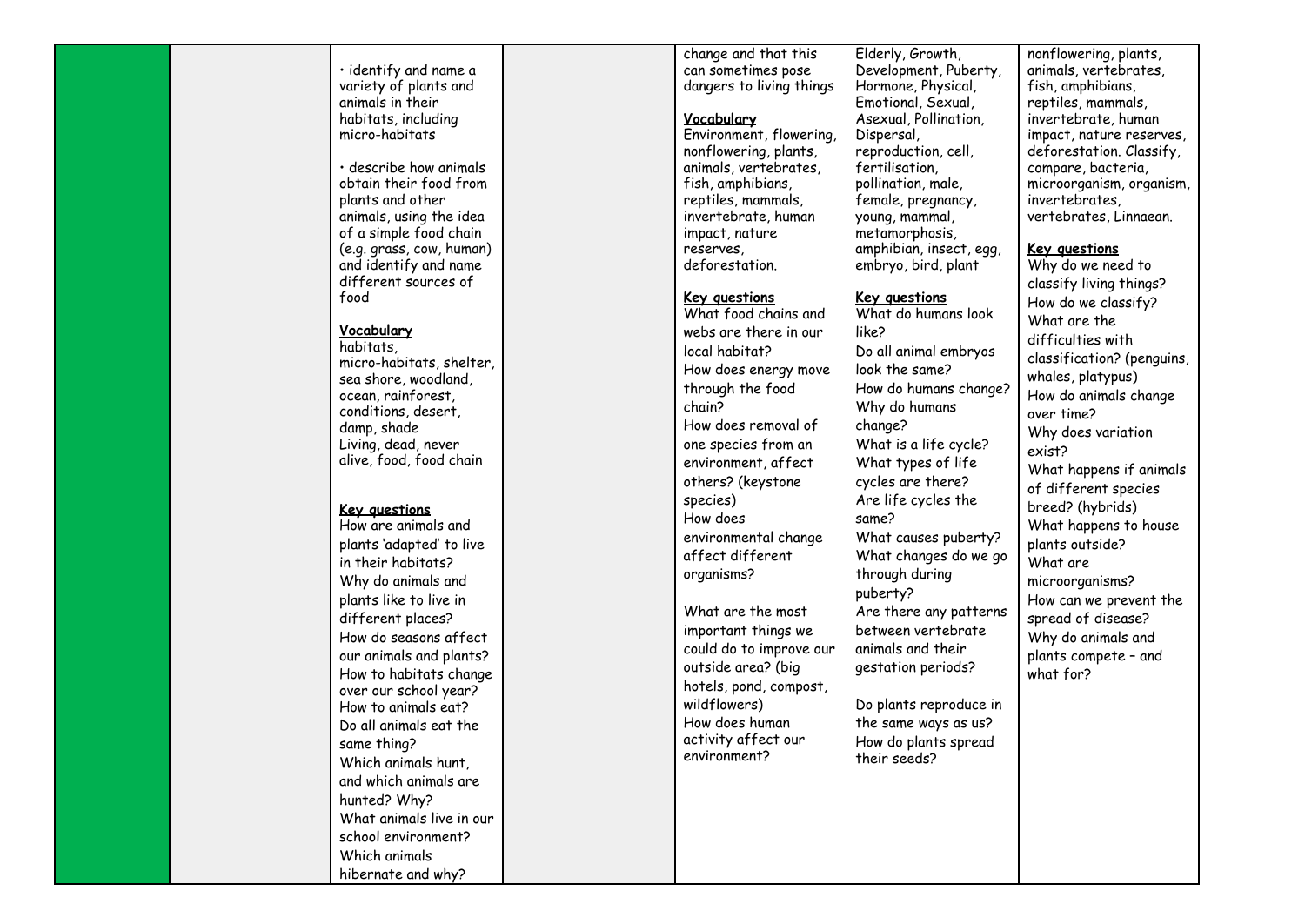|       | Why do snails        |                              |  |                           |
|-------|----------------------|------------------------------|--|---------------------------|
|       | hibernate, but slugs |                              |  |                           |
|       | don't?               |                              |  |                           |
| Light |                      | Autumn <sub>2:</sub>         |  | Summer 1 & 2:             |
|       |                      | Pupils should be             |  | Pupils should be taught   |
|       |                      | taught to:                   |  | to:                       |
|       |                      | · recognise that they        |  |                           |
|       |                      | need light in order to       |  | · recognise that light    |
|       |                      | see things and that the      |  | appears to travel in      |
|       |                      | dark is the absence of       |  | straight lines            |
|       |                      | light                        |  |                           |
|       |                      |                              |  | . use the idea that light |
|       |                      | $\cdot$ notice that light is |  | travels in straight lines |
|       |                      | reflected from               |  | to explain that objects   |
|       |                      | surfaces                     |  | are seen because they     |
|       |                      |                              |  | give out or reflect light |
|       |                      | · recognise that light       |  | into the eye              |
|       |                      | from the sun can be          |  |                           |
|       |                      | dangerous and that           |  | · explain that we see     |
|       |                      | there are ways to            |  | things because light      |
|       |                      | protect their eyes           |  | travels from light        |
|       |                      |                              |  | sources to our eyes or    |
|       |                      | $\cdot$ recognise that       |  | from light sources to     |
|       |                      | shadows are formed           |  | objects and then to our   |
|       |                      | when the light from a        |  | eyes                      |
|       |                      | light source is blocked      |  |                           |
|       |                      | by a solid object            |  | · use the idea that light |
|       |                      |                              |  | travels in straight lines |
|       |                      | $\cdot$ find patterns in the |  | to explain why shadows    |
|       |                      | way that the size of         |  | have the same shape as    |
|       |                      | shadows changes              |  | the objects that cast     |
|       |                      |                              |  | them (predict the size    |
|       |                      | Vocabulary                   |  | of shadows when the       |
|       |                      | Light source, dark,          |  | position of the light     |
|       |                      | reflect, ray, mirror,        |  | source changes            |
|       |                      | bounce, visible, beam,       |  |                           |
|       |                      | sun, glare, travel,          |  | Vocabulary                |
|       |                      | straight, opaque,            |  | Light source, dark,       |
|       |                      | shadow, block,               |  | reflect, ray, mirror,     |
|       |                      | transparent,                 |  | bounce, visible, beam,    |
|       |                      | translucent.                 |  | sun, glare, travel,       |
|       |                      |                              |  | straight, opaque,         |
|       |                      | <b>Key questions</b>         |  | shadow, block,            |
|       |                      | A coin is lost, what         |  | transparent,              |
|       |                      | would be the best way        |  | translucent. Reflect      |
|       |                      | to find it? (Turn the        |  | Absorb Emitted            |
|       |                      | lights out and see it        |  | Scattered Refraction      |
|       |                      | shine? Use a torch to        |  |                           |
|       |                      |                              |  | <b>Key questions</b>      |
|       |                      | see it reflect?)             |  |                           |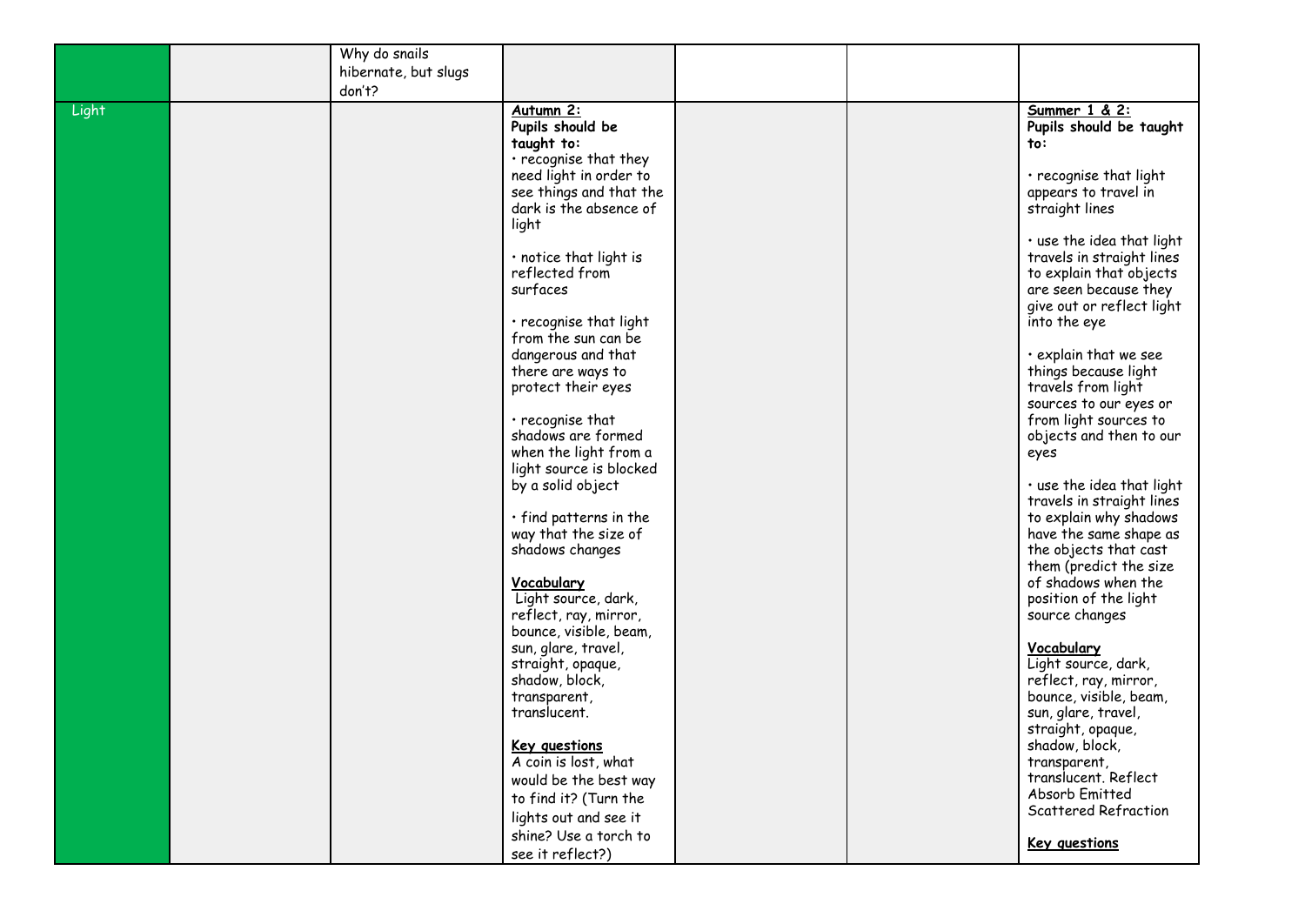|  | How does distance       |  | How does the size of an   |
|--|-------------------------|--|---------------------------|
|  | from a light source     |  | object affect the size    |
|  | affect how bright it    |  | of a shadow?              |
|  | looks?                  |  | How does the distance     |
|  | How does being in       |  | between the light and     |
|  | darkness affect your    |  | the object change the     |
|  | sense of hearing?       |  | size of a shadow?         |
|  | What colour would be    |  | How does the distance     |
|  | the best to make a      |  | between the object and    |
|  | safety jacket from?     |  | the size of the screen    |
|  | How does the colour of  |  | affect the size of a      |
|  | a material affect how   |  | shadow?                   |
|  | reflective it is?       |  | How would a solar         |
|  | What would be the       |  | eclipse be different if:  |
|  | best material to make a |  | - The moon was a          |
|  | blind for a baby's      |  | different size?           |
|  | room?                   |  | - The earth span faster   |
|  | How does thickness of   |  | or slower?                |
|  | a material affect how   |  | - The sun was larger or   |
|  | much light can pass     |  | smaller?                  |
|  | through it?             |  | - If the earth and moon   |
|  | How many pieces of      |  | where the same size but   |
|  | tracing paper are as    |  | further away in the       |
|  | translucent as a single |  | solar system?             |
|  | piece of white paper?   |  | How does the amount of    |
|  | How does the shape of   |  | aluminium foil scrunched  |
|  | a mirror affect how     |  | affect how much light is  |
|  | the light reflects?     |  | scatters?                 |
|  |                         |  | How does the amount of    |
|  |                         |  | polishing affect how well |
|  |                         |  | a piece of metal          |
|  |                         |  | scatters light?           |
|  |                         |  | How perfect are our       |
|  |                         |  | mirrors? Do some          |
|  |                         |  | scatter light more than   |
|  |                         |  | others?                   |
|  |                         |  | What happens to light     |
|  |                         |  | when it is shone through  |
|  |                         |  | water?                    |
|  |                         |  | How is this affected by   |
|  |                         |  | putting glitter, salt or  |
|  |                         |  | talc in the water?        |
|  |                         |  | How does a                |
|  |                         |  | periscope/microscope/t    |
|  |                         |  | elescope work?            |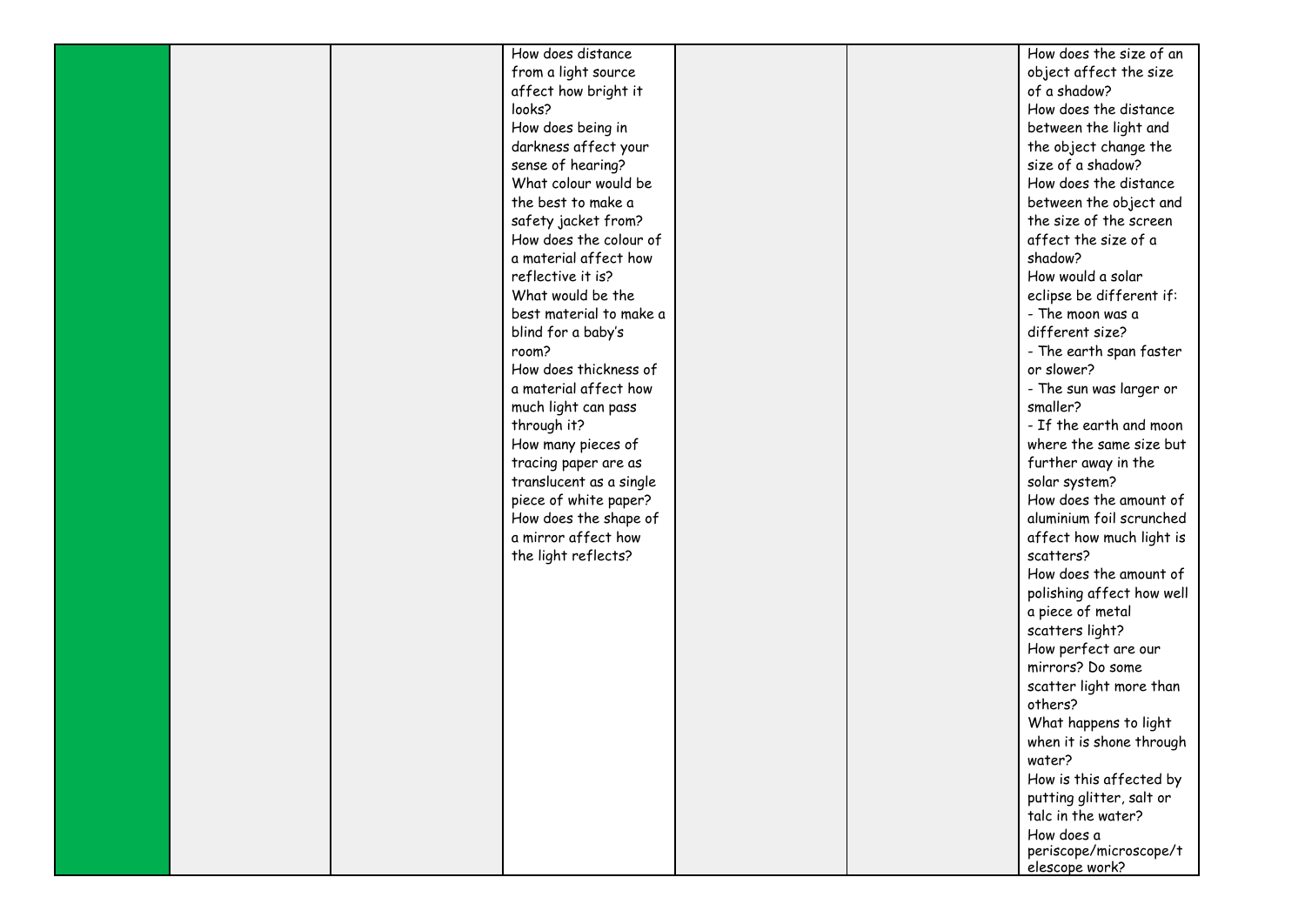| Forces         | Spring 1:               | Autumn 1:                    |  |
|----------------|-------------------------|------------------------------|--|
| and            | Pupils should be        | Pupils should be             |  |
| <b>Magnets</b> | taught to:              | taught to:                   |  |
|                |                         |                              |  |
|                |                         | $\cdot$ explain that         |  |
|                | · compare how things    |                              |  |
|                | move on different       | unsupported objects          |  |
|                | surfaces                | fall towards the Earth       |  |
|                |                         | because of the force of      |  |
|                | · notice that some      | gravity acting between       |  |
|                | forces need contact     | the Earth and the            |  |
|                | between two objects,    | falling object               |  |
|                |                         |                              |  |
|                | but magnetic forces     |                              |  |
|                | can act at a distance   | $\cdot$ identify the effects |  |
|                |                         | of air resistance, water     |  |
|                | · observe how magnets   | resistance and friction,     |  |
|                | attract or repel each   | that act between             |  |
|                | other and attract some  | moving surfaces              |  |
|                | materials and not       |                              |  |
|                |                         | Year 5- patterns-            |  |
|                | others                  | water resistance-            |  |
|                |                         | experiment-dropping          |  |
|                | · compare and group     | different objects into       |  |
|                | together a variety of   | water.                       |  |
|                | everyday materials on   |                              |  |
|                | the basis on whether    | · recognise that some        |  |
|                | they are attracted to a | mechanisms, including        |  |
|                |                         |                              |  |
|                | magnet, and identify    | levers, pulleys and          |  |
|                | some magnetic           | gears, allow a smaller       |  |
|                | materials               | force to have a greater      |  |
|                |                         | effect                       |  |
|                | · describe magnets as   |                              |  |
|                | having two poles        | Vocabulary Air               |  |
|                |                         | resistance, Water            |  |
|                | · predict whether two   |                              |  |
|                |                         | resistance, Friction,        |  |
|                | magnets will attract or | Gravity, Newton, Gears,      |  |
|                | repel each other,       | Pulleys, force, push,        |  |
|                | depending on which      | pull, opposing,              |  |
|                | poles are facing        | streamline, brake,           |  |
|                |                         | mechanism, lever, cog,       |  |
|                | Vocabulary              | machine, pulley.             |  |
|                | Force, push, pull,      |                              |  |
|                |                         |                              |  |
|                | friction, surface,      | <b>Key questions</b>         |  |
|                | magnet, magnetic,       | What actually is a           |  |
|                | magnetic field, pole,   | force?                       |  |
|                | north, south, attract,  | How can a force act on       |  |
|                | repel, compass          |                              |  |
|                |                         | an object?                   |  |
|                | <b>Key questions</b>    | How can we see forces?       |  |
|                | What are magnetic       | How can we measure           |  |
|                |                         | forces?                      |  |
|                | materials? How can we   |                              |  |
|                | find out?               | How does the saltiness       |  |
|                |                         | (salinity) of water          |  |
|                |                         |                              |  |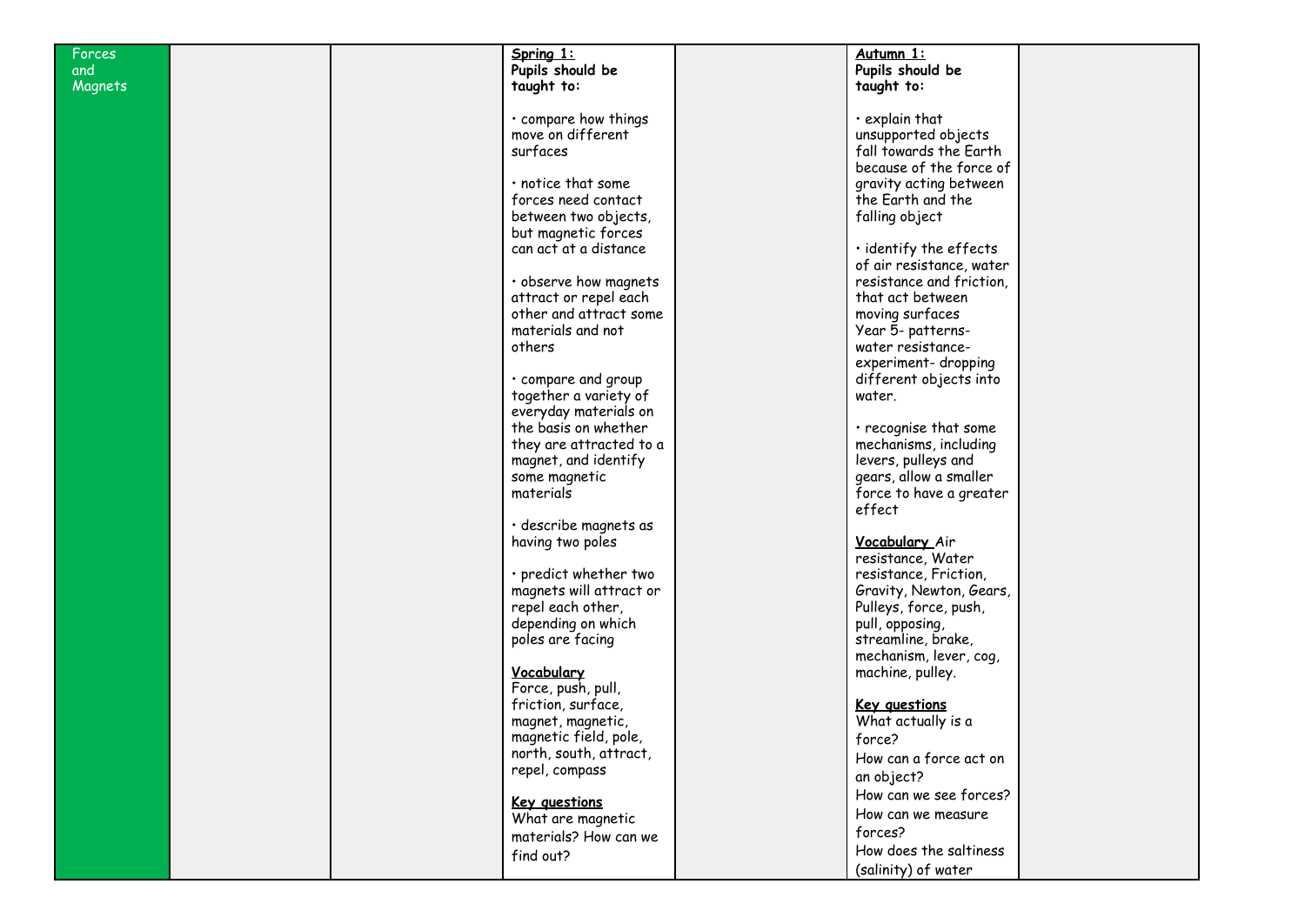|          |                                      | Can I make a magnetic             | affect the water                |  |
|----------|--------------------------------------|-----------------------------------|---------------------------------|--|
|          |                                      | material non-magnetic?            | resistance?                     |  |
|          |                                      | How far away does a               | How does the length of          |  |
|          |                                      | magnet have to be                 | a piece of a paper              |  |
|          |                                      | before it attracts a              | helicopter's wings              |  |
|          |                                      | magnetic material?                | affect the time it              |  |
|          |                                      | How far away can the              | takes to fall?                  |  |
|          |                                      | magnetic attraction               | How does the changing           |  |
|          |                                      | between two magnets               | the shape of a piece of         |  |
|          |                                      | be experienced?                   | plasticine affect water         |  |
|          |                                      | Is the repulsive force            | resistance?                     |  |
|          |                                      | the same size?                    | How does adding holes           |  |
|          |                                      | How is the magnetic               | to a parachute affect           |  |
|          |                                      | attraction of repulsion           | the time it takes to            |  |
|          |                                      | force affected by                 | fall?                           |  |
|          |                                      | putting materials                 | How does the                    |  |
|          |                                      | between the magnets?              | amount/depth of tread           |  |
|          |                                      | Are bigger magnets                | affect the friction             |  |
|          |                                      | stronger?                         | between a shoe and a            |  |
|          |                                      | How could you use                 | surface?                        |  |
|          |                                      | magnets to measure                | How can we use levers           |  |
|          |                                      | the number of pages in<br>a book? | to lit more?                    |  |
|          |                                      |                                   | What is the most                |  |
|          |                                      |                                   | effective way to move           |  |
|          |                                      |                                   | an object?                      |  |
|          |                                      |                                   | How do see-saws work?           |  |
|          |                                      |                                   | Can you create a pulley         |  |
|          |                                      |                                   | system to life a given<br>load? |  |
| Seasonal | Autumn 1, Spring 1,                  |                                   |                                 |  |
| Change   | Summer 1:                            |                                   |                                 |  |
|          | Pupils should be                     |                                   |                                 |  |
|          | taught to:                           |                                   |                                 |  |
|          |                                      |                                   |                                 |  |
|          | . observe changes<br>across the four |                                   |                                 |  |
|          | seasons                              |                                   |                                 |  |
|          |                                      |                                   |                                 |  |
|          | observe and                          |                                   |                                 |  |
|          | describe weather                     |                                   |                                 |  |
|          | associated with the                  |                                   |                                 |  |
|          | seasons and how day<br>length varies |                                   |                                 |  |
|          |                                      |                                   |                                 |  |
|          | Vocabulary                           |                                   |                                 |  |
|          | Seasons, spring,                     |                                   |                                 |  |
|          | summer, autumn,                      |                                   |                                 |  |
|          | winter, windy, sunny,                |                                   |                                 |  |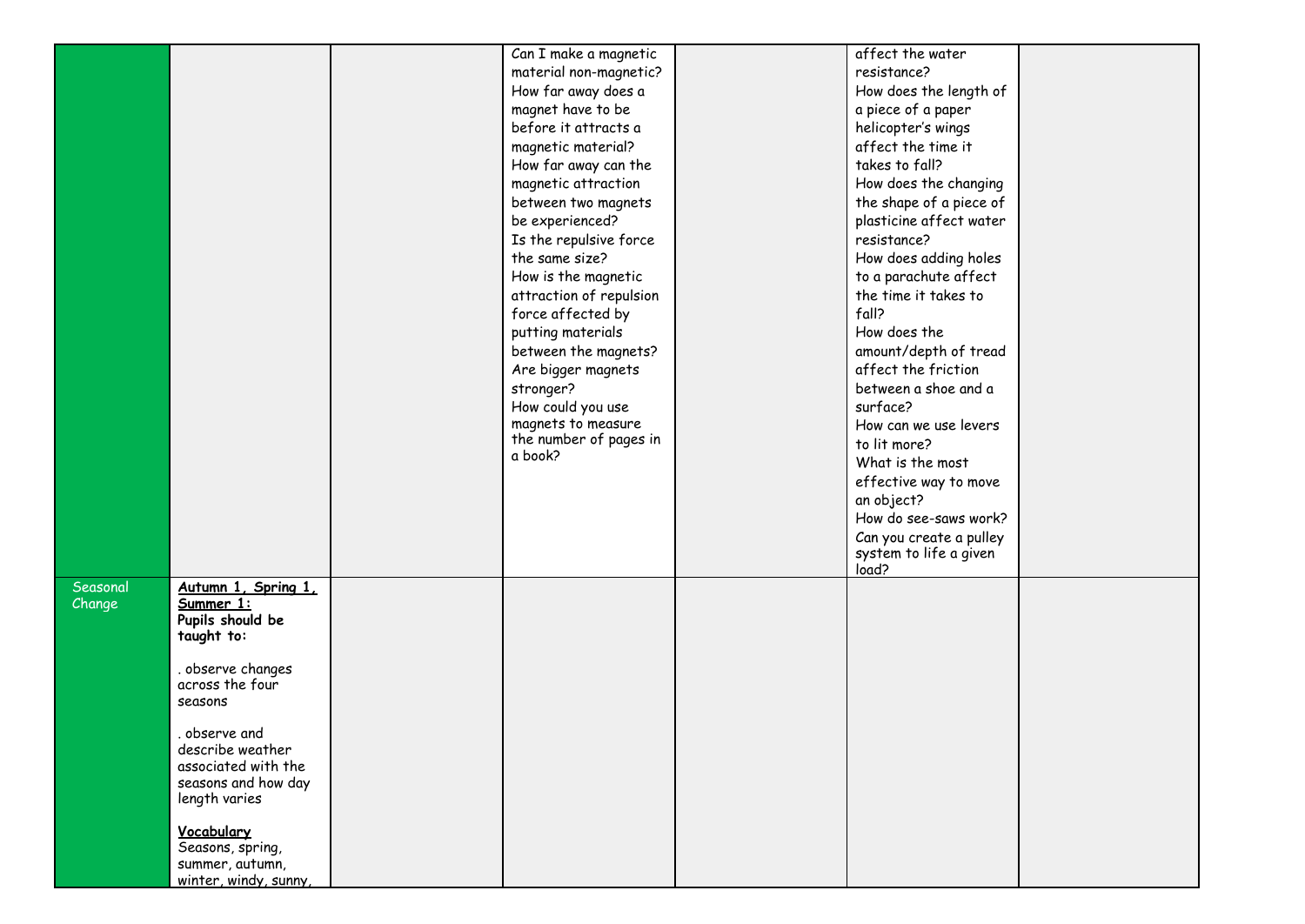| overcast, snow, rain, |  |  |  |
|-----------------------|--|--|--|
| temperature           |  |  |  |
|                       |  |  |  |
| <b>Key questions</b>  |  |  |  |
| Why do more           |  |  |  |
| frequent days of rain |  |  |  |
| saturate the ground?  |  |  |  |
| How long does it take |  |  |  |
| for the ground to dry |  |  |  |
| after it has been     |  |  |  |
|                       |  |  |  |
| raining?              |  |  |  |
| Does more rain take   |  |  |  |
| longer to dry?        |  |  |  |
| Do countries with     |  |  |  |
| higher temperatures   |  |  |  |
| have less rain?       |  |  |  |
| How does rainfall and |  |  |  |
| temperature change    |  |  |  |
| over time in our      |  |  |  |
| school grounds?       |  |  |  |
| Which leaf is the     |  |  |  |
| strongest/best shade  |  |  |  |
| cover/best at         |  |  |  |
| directing water?      |  |  |  |
| What do you notice    |  |  |  |
| about different       |  |  |  |
| leaves?               |  |  |  |
| What purpose do       |  |  |  |
| leaves serve for a    |  |  |  |
|                       |  |  |  |
| tree?                 |  |  |  |
| Why do you think      |  |  |  |
| leaves turn brown in  |  |  |  |
| Winter?               |  |  |  |
| What colours can we   |  |  |  |
| find outside? Does    |  |  |  |
| this change across    |  |  |  |
| the seasons?          |  |  |  |
| What effect does      |  |  |  |
| rain have on the      |  |  |  |
| environment?          |  |  |  |
| What would happen if  |  |  |  |
| there was too much    |  |  |  |
| rain?                 |  |  |  |
| What would happen if  |  |  |  |
| there wasn't enough   |  |  |  |
| rain?                 |  |  |  |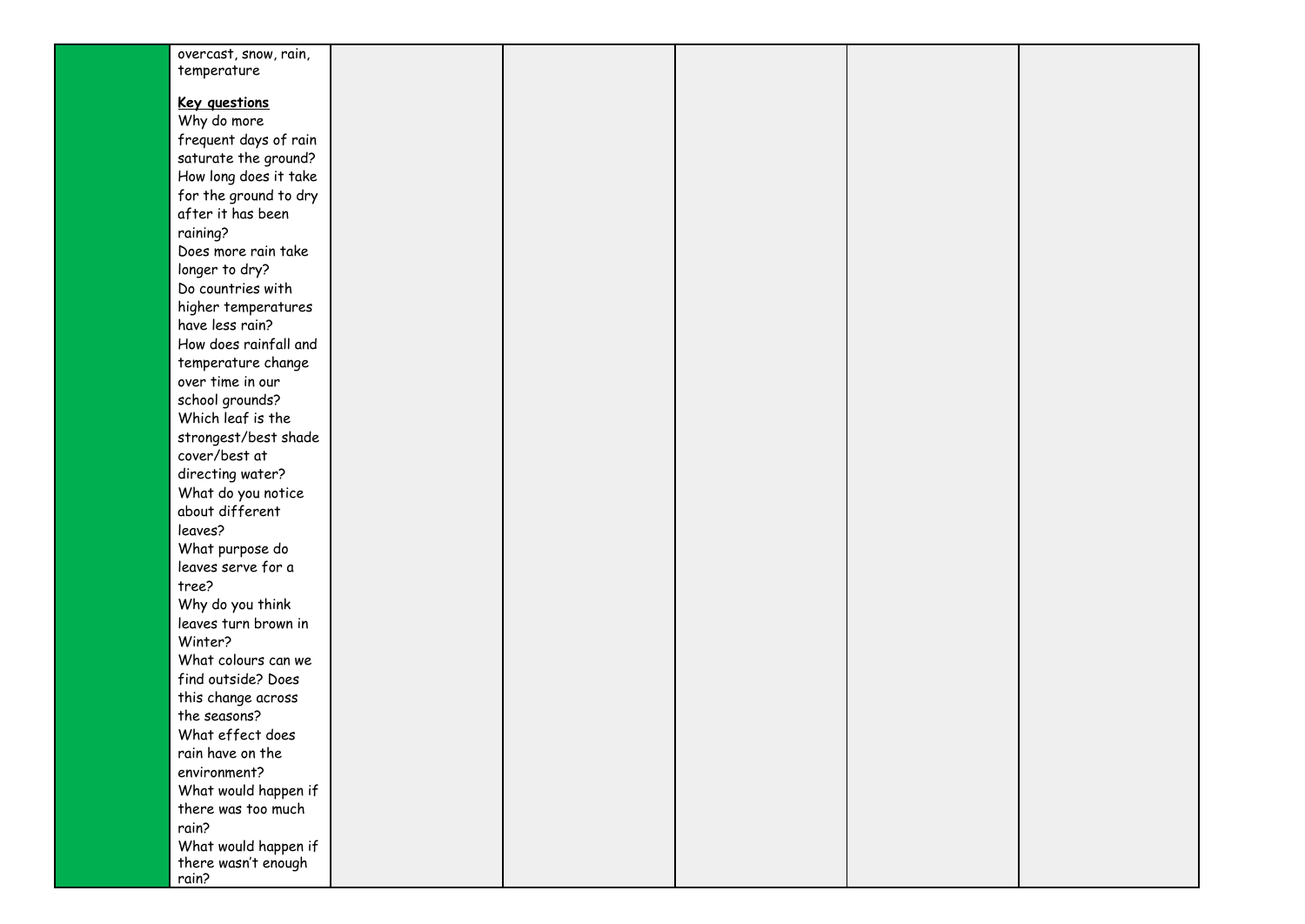| <b>Materials</b> | Spring 2:                                      | Spring 1 & 2:            | Spring 2:                                 | Autumn 2:                                  |  |
|------------------|------------------------------------------------|--------------------------|-------------------------------------------|--------------------------------------------|--|
|                  | <b>Everyday Materials</b>                      | Uses of Everyday         | <b>Rocks</b>                              | Properties and                             |  |
|                  | Pupils should be                               | Materials                | Pupils should be                          | <b>Changes of Materials</b>                |  |
|                  | taught to:                                     | Pupils should be         | taught to:                                | Pupils should be                           |  |
|                  |                                                | taught to:               |                                           | taught to:                                 |  |
|                  | . distinguish between                          |                          | • compare and group                       |                                            |  |
|                  | an object and the                              | . identify and compare   | together different                        | $\cdot$ know that some                     |  |
|                  | material from which                            | the suitability of a     | kinds of rocks on the                     | materials will dissolve                    |  |
|                  | it is made                                     | variety of everyday      | basis of their                            | in liquid to form a                        |  |
|                  |                                                | materials for particular | appearance and simple                     | solution, and describe                     |  |
|                  | . identify and name a                          | uses; including wood,    | physical properties                       | how to recover a                           |  |
|                  | variety of everyday                            | metal, plastic, glass,   |                                           | substance from a                           |  |
|                  | materials, including                           | brick, rock, paper and   | · describe in simple                      | solution                                   |  |
|                  | wood, plastic, glass,                          | cardboard (metal can     | terms how fossils are                     |                                            |  |
|                  | metal, water, rock,                            | be used for coins, cans, | formed when things                        | · use knowledge of                         |  |
|                  | brick, paper, fabric,                          | cars and table legs;     | that have lived are                       | solids, liquids and gases                  |  |
|                  | elastic, foil.                                 | wood can be used for     | trapped within rock                       | to decide how mixtures                     |  |
|                  |                                                | matches, floors, and     |                                           | might be separated,                        |  |
|                  | <u>Vocabulary</u>                              | telegraph poles) or      | $\cdot$ recognise that soils              | including through                          |  |
|                  | Hard, soft, stretchy,                          | different materials are  | are made from rocks                       | filtering, sieving and                     |  |
|                  | stiff, shiny, dull,                            | used for the same thing  | and organic matter                        | evaporating                                |  |
|                  | rough, smooth,                                 | (spoons can be made      |                                           |                                            |  |
|                  | bendy/not bendy,                               | from plastic, wood,      | Vocabulary                                | · give reasons, based on                   |  |
|                  | waterproof/not                                 | metal, but not normally  | Rocks, igneous,                           | evidence from                              |  |
|                  | waterproof,                                    | from glass)              | metamorphic,                              | comparative and fair                       |  |
|                  | absorbent, opaque,                             |                          | sedimentary, anthropic,                   | tests, for the                             |  |
|                  |                                                | $\cdot$ find out how the | permeable,                                | particular uses of                         |  |
|                  |                                                | shapes of solid objects  | impermeable, chemical                     | everyday materials,                        |  |
|                  | Key questions                                  | made from some           | fossil, body fossil,                      | including metals, wood                     |  |
|                  | Plan to investigate a                          | materials can be         | trace fossil, Mary                        | and plastic                                |  |
|                  | couple of classes of                           | changed by squashing,    | Anning, cast fossil,                      |                                            |  |
|                  | materials and                                  | bending, twisting and    | mould fossil,                             | $\cdot$ demonstrate that                   |  |
|                  | properties in each                             | stretching               | replacement fossil,                       | dissolving, mixing and                     |  |
|                  | topic so children get a<br>depth of experience | Vocabulary               | extinct, organic<br>matter, top soil, sub | changes of state are<br>reversible changes |  |
|                  | each topic and cover                           | Waterproof, fabric,      | soil, base rock.                          |                                            |  |
|                  | all the classes of                             | rubber, cars, rock,      |                                           | · compare and group                        |  |
|                  | materials over the                             | paper, cardboard, wood,  | <b>Key questions</b>                      | together everyday                          |  |
|                  | key stage, for                                 | metal, plastic, glass,   | How are the soils                         | materials on the basis                     |  |
|                  | example:                                       | brick, twisting,         | different?                                | of their properties,                       |  |
|                  |                                                | squashing, bending,      |                                           | including their                            |  |
|                  | <b>Buildings</b>                               | matches, cans, spoons,   | Which do you think has                    | hardness, solubility,                      |  |
|                  | Which rocks are the                            |                          | best drainage?                            | transparency,                              |  |
|                  | least crumbly?                                 | <b>Key questions</b>     | Which is more likely to                   | conductivity (electrical                   |  |
|                  | Which materials                                | It is recommended that   | lead to flooding?                         | and thermal), and                          |  |
|                  |                                                | materials be taught      | How many soil types                       | response to magnets                        |  |
|                  | absorb the most                                | three times through      | have we found?                            |                                            |  |
|                  | water?                                         | KS1. Give a theme for    | Where might you find                      | explain that some                          |  |
|                  | Which type of brick                            | each topic e.g.          | more?                                     | changes result in the                      |  |
|                  | would be the easiest                           | buildings, exploration,  |                                           | formation of new                           |  |
|                  |                                                | toys, the seaside.       |                                           | materials, and that this                   |  |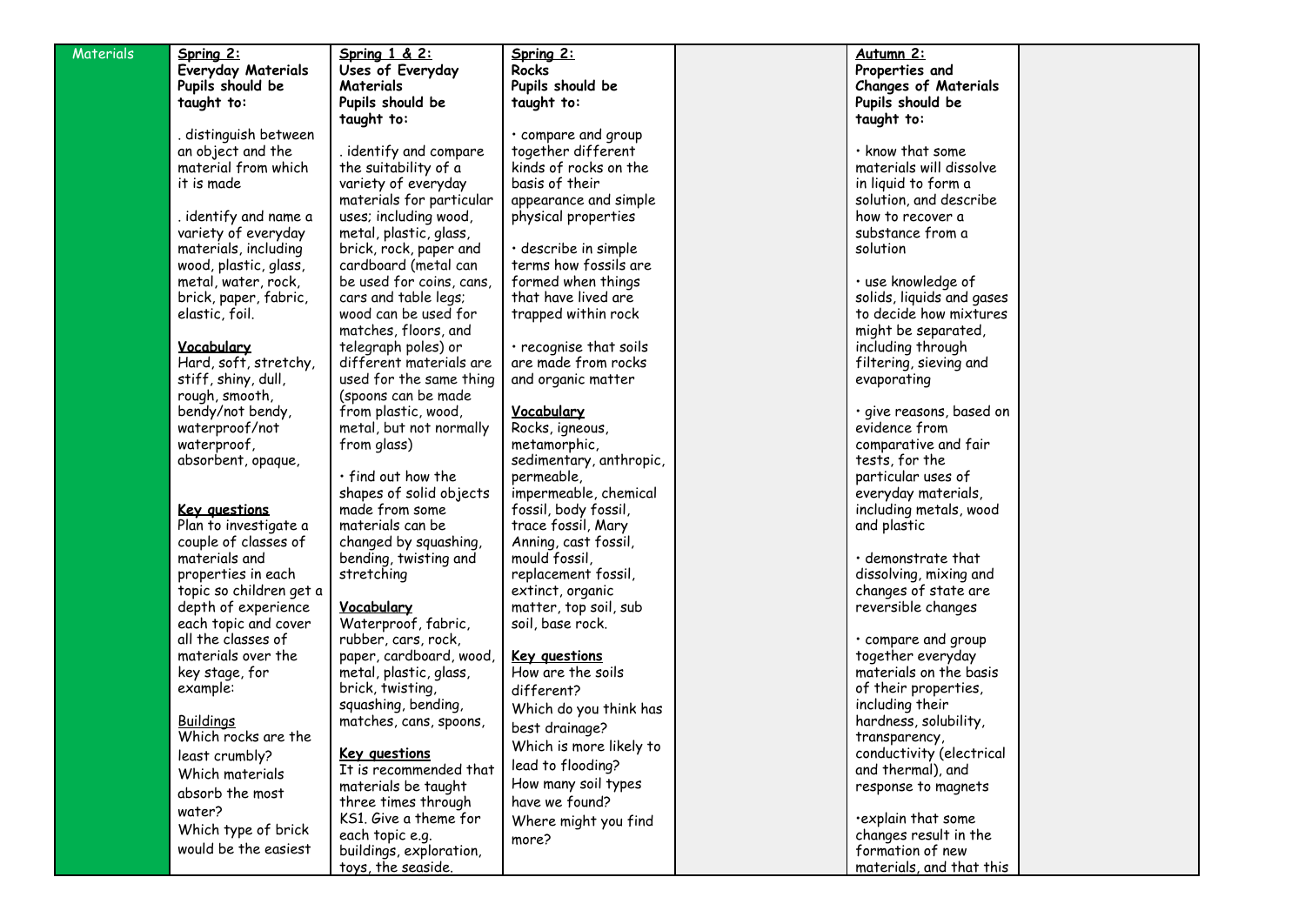| to drag to make a    | Plan to investigate a           | How might the soil be                             | kind of change is not                           |  |
|----------------------|---------------------------------|---------------------------------------------------|-------------------------------------------------|--|
| pyramid?             | couple of classes of            | different in different                            | usually reversible,                             |  |
| Which material would | materials and                   | countries?                                        | including changes                               |  |
| be the strongest to  | properties in each topic        | What rock is best for a                           | associated with burning                         |  |
|                      | so children get a depth         |                                                   | and the action of acid                          |  |
| use as a floor tile? | of experience each              | kitchen chopping                                  | on bicarbonate of soda                          |  |
|                      | topic and cover all the         | board? What might be                              |                                                 |  |
|                      | classes of materials            | the issues with various                           | <b>Vocabulary</b> Solid,                        |  |
|                      | over the key stage              | materials and what                                | liquid, gas, particles,                         |  |
|                      |                                 | they have to                                      | state, materials,                               |  |
|                      | <u>Clothing &amp; Materials</u> | withstand?                                        | properties, matter,                             |  |
|                      | Which material could            | What types of rocks                               | melt, freeze, water,                            |  |
|                      | be used to make a               | are there?                                        | ice, temperature,                               |  |
|                      | waterproof hat for the          | How do rocks change?                              | process, condensation,                          |  |
|                      | teacher when she is on          | What would grow best                              | evaporation, water<br>vapour, energy,           |  |
|                      | the playground at               | in your soil?                                     | precipitation,                                  |  |
|                      | playtime?                       | Why do you think                                  | collection,                                     |  |
|                      | Which plastic would be          | worms are important to                            | Hardness, Solubility,                           |  |
|                      | flexible enough to make         | the creation of soil?                             | Transparency,                                   |  |
|                      | a belt?                         |                                                   | Conductivity, Magnetic,                         |  |
|                      | Which material could I          | How can we use                                    | Filter, Evaporation,                            |  |
|                      | wrap my ice egg /               | composting to make our                            | Dissolving, Mixing                              |  |
|                      | snowman in to stop it           | own soil?                                         | Material, conductor,                            |  |
|                      | melting, or would it            | Does it currently look                            | dissolve, insoluble,                            |  |
|                      |                                 | like real soil?                                   | suspension, chemical,                           |  |
|                      | make it melt quicker?           | How long do you think                             | physical, irreversible,                         |  |
|                      | What could I wrap a             | this process will take                            | solution, reversable,                           |  |
|                      | chicken egg in to keep          | and why?                                          | separate, mixture,                              |  |
|                      | it warm when it is              | How are fossils                                   | insulator, transparent,<br>flexible, permeable, |  |
|                      | waiting to hatch?               | created?                                          | soluble, property,                              |  |
|                      | What could you paint on         | Why do fossils help us                            | magnetic, hard.                                 |  |
|                      | the runaway                     | find out about                                    |                                                 |  |
|                      | gingerbread man that            | historical events?                                | <b>Key questions</b>                            |  |
|                      | would allow him to swim         |                                                   | What are mixtures?                              |  |
|                      | the river and get away          | If you could fossilise an<br>object what would it | What does dissolve                              |  |
|                      | from the fox and not            | be?                                               | mean?                                           |  |
|                      | turn to mush?                   |                                                   | Which of the following                          |  |
|                      |                                 |                                                   | dissolve in water:                              |  |
|                      |                                 |                                                   | sugar, bicarbonate of                           |  |
|                      |                                 |                                                   |                                                 |  |
|                      |                                 |                                                   | soda, oil, chocolate                            |  |
|                      |                                 |                                                   | coffees, dark vinegar                           |  |
|                      |                                 |                                                   | and wax?                                        |  |
|                      |                                 |                                                   | How does the amount                             |  |
|                      |                                 |                                                   | of water used affect                            |  |
|                      |                                 |                                                   | how much sugar will                             |  |
|                      |                                 |                                                   | dissolve in it?                                 |  |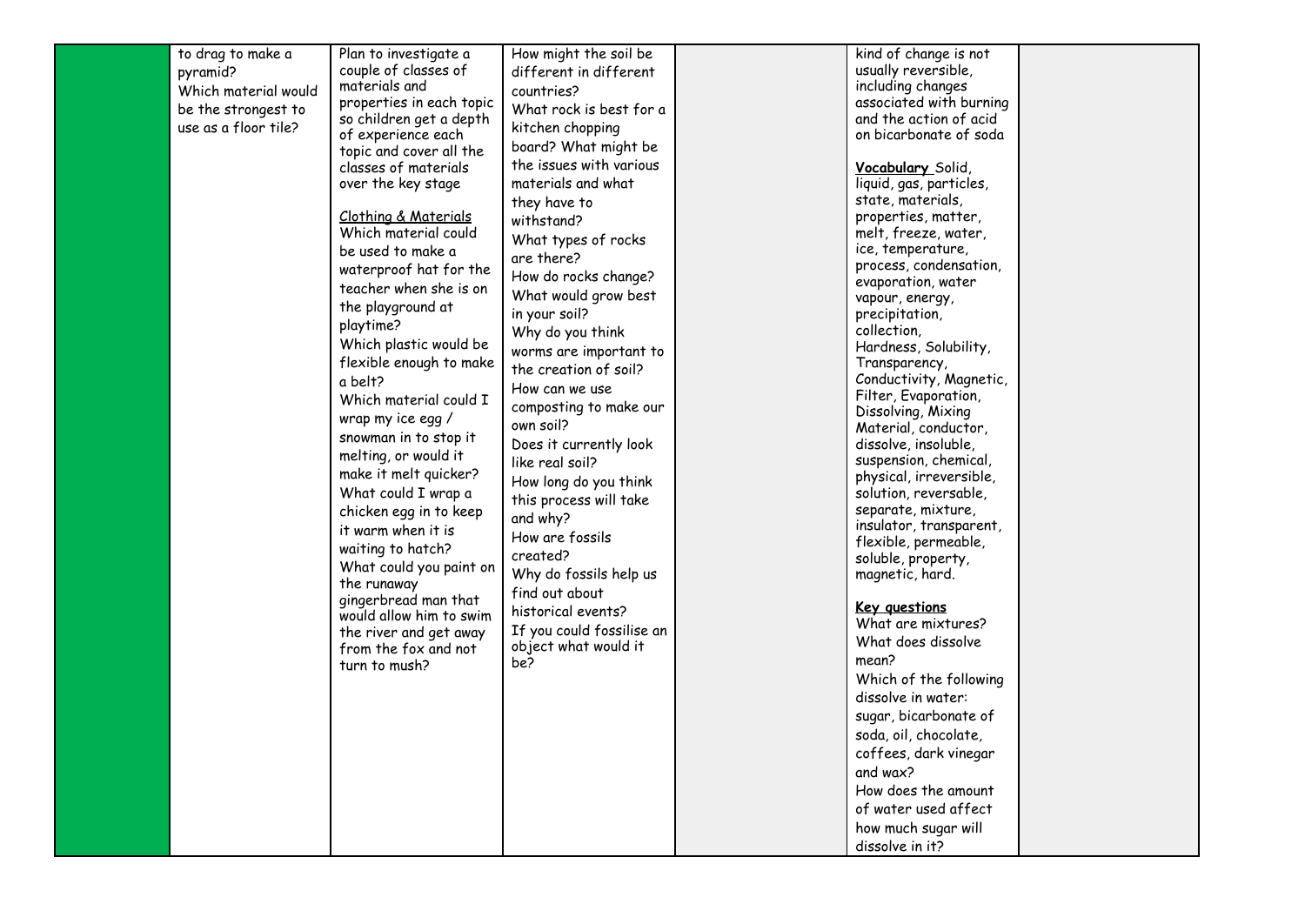|  |  | Which sweets dissolve                |  |
|--|--|--------------------------------------|--|
|  |  | in water?                            |  |
|  |  | How can we separate                  |  |
|  |  | mixtures?                            |  |
|  |  | How can we clean our                 |  |
|  |  | dirty water?                         |  |
|  |  |                                      |  |
|  |  | The key question we                  |  |
|  |  | want children to                     |  |
|  |  | interrogate is, "Have                |  |
|  |  | we made a new                        |  |
|  |  | substance?"                          |  |
|  |  | Wet clay, air-dried                  |  |
|  |  | clay, fired clay.                    |  |
|  |  | Flour and water, dough               |  |
|  |  | bread                                |  |
|  |  | Add sugar to fizzy                   |  |
|  |  | water; it fizzes up. Has             |  |
|  |  | a new substance been                 |  |
|  |  | made? (No, the gas was               |  |
|  |  | dissolved in the water               |  |
|  |  | and adding sugar made                |  |
|  |  | it become un dissolved)              |  |
|  |  | Add baking powder to                 |  |
|  |  | vinegar, it fizzes up.               |  |
|  |  | Has a new substance                  |  |
|  |  | been made? (Yes, the                 |  |
|  |  | gas was not in the                   |  |
|  |  | vinegar as it wasn't                 |  |
|  |  | fizzy, so it must have               |  |
|  |  | been made)                           |  |
|  |  | Add water to instant                 |  |
|  |  | snow.                                |  |
|  |  | Use lemon juice as an                |  |
|  |  | invisible ink, heating               |  |
|  |  | gently makes the ink                 |  |
|  |  | visible. Is this a new               |  |
|  |  | substance?                           |  |
|  |  | When water is added to               |  |
|  |  | jelly and it is set, is it a         |  |
|  |  | new substance.<br>When materials are |  |
|  |  |                                      |  |
|  |  | heated or mixed with                 |  |
|  |  | other materials they                 |  |
|  |  | sometimes can be made                |  |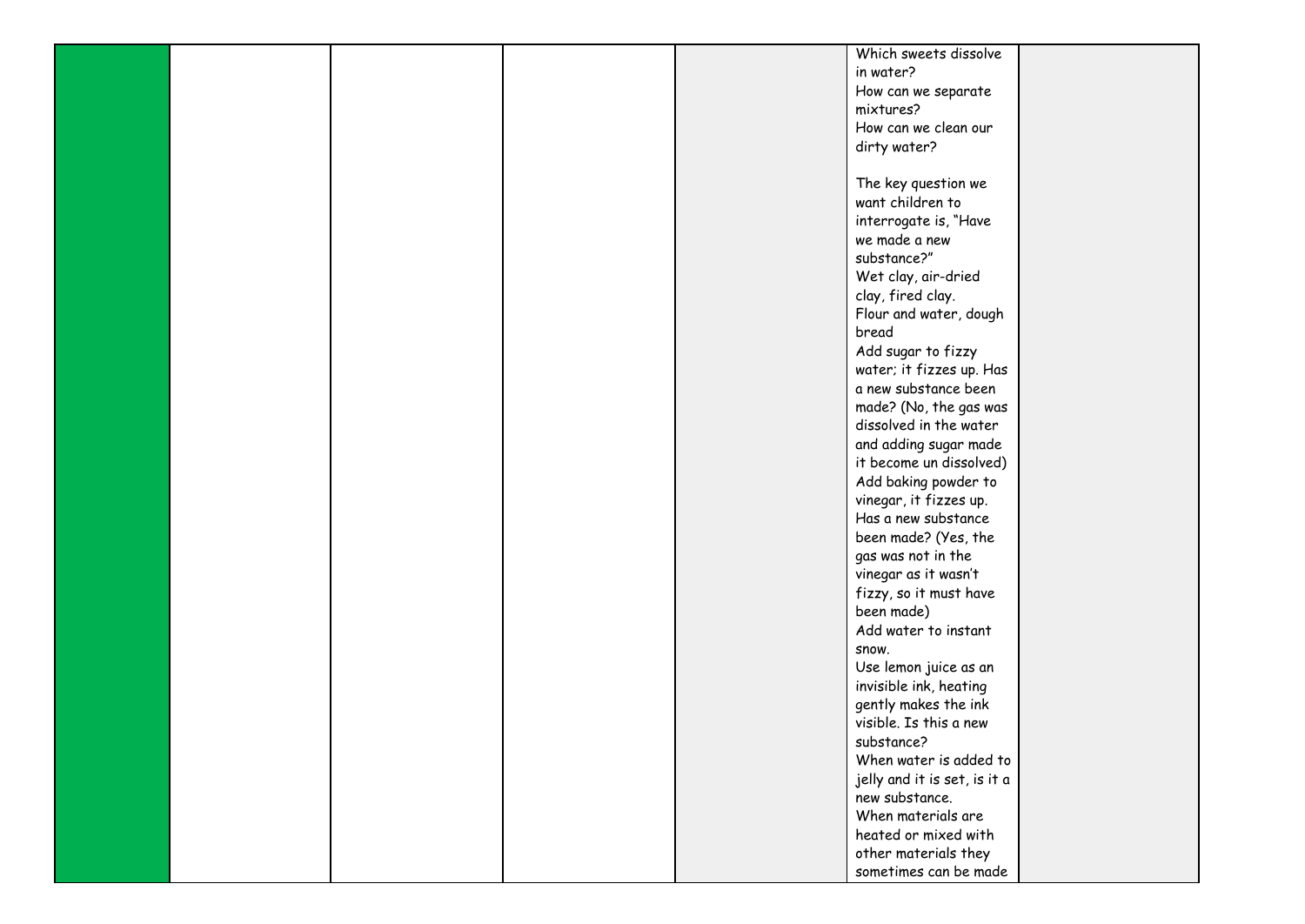|                           |  |  | to turn into new         |                                                                                                                                                                                                            |
|---------------------------|--|--|--------------------------|------------------------------------------------------------------------------------------------------------------------------------------------------------------------------------------------------------|
|                           |  |  | materials. The question  |                                                                                                                                                                                                            |
|                           |  |  | is how would we know if  |                                                                                                                                                                                                            |
|                           |  |  | it was a new material or |                                                                                                                                                                                                            |
|                           |  |  | the same material        |                                                                                                                                                                                                            |
|                           |  |  | mixed differently?       |                                                                                                                                                                                                            |
| Evolution                 |  |  |                          |                                                                                                                                                                                                            |
| and<br><b>Inheritance</b> |  |  |                          | Spring 1:<br>Pupils should be taught<br>to:                                                                                                                                                                |
|                           |  |  |                          | · recognise that living<br>things have changed<br>over time and that<br>fossils provide<br>information about living<br>things that inhabited<br>the Earth millions of<br>years ago                         |
|                           |  |  |                          | · recognise that living<br>things produce offspring<br>of the same kind, but<br>normally offspring vary<br>and are not identical to<br>their parents                                                       |
|                           |  |  |                          | · identify how animals<br>and plants are adapted<br>to suit their<br>environment in different<br>ways and that<br>adaptation may lead to<br>evolution                                                      |
|                           |  |  |                          | Vocabulary<br>Fossils, Adaptation,<br>Evolution,<br>Characteristics,<br>Reproduction, Genetics,<br>Variation, Inherited,<br>Environmental, Mutation,<br>Competition, Survival of<br>the Fittest, Evidence, |
|                           |  |  |                          | <b>Key questions</b><br>Why are we all<br>different?<br>What is variation, and<br>why is it important?                                                                                                     |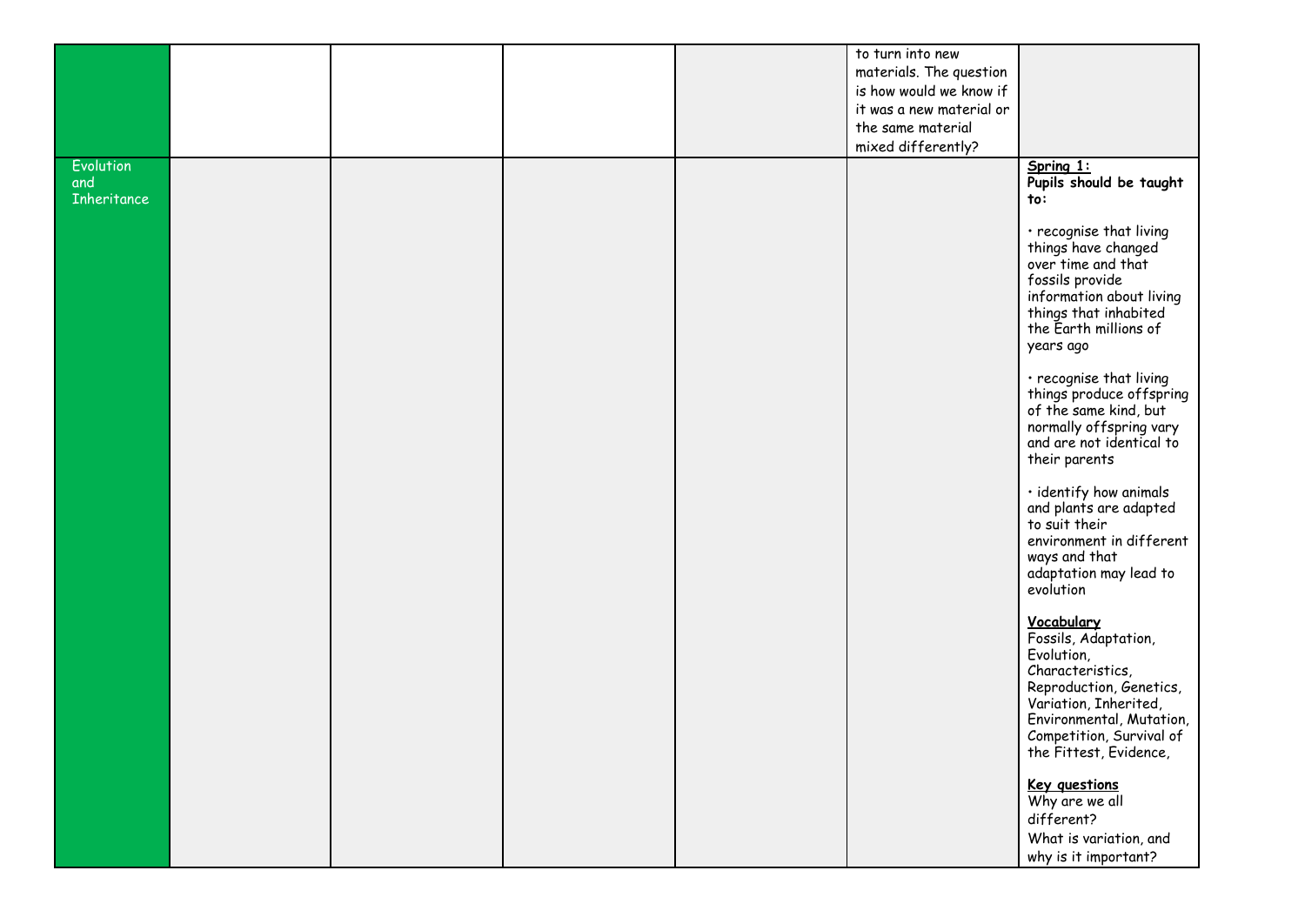|                     |  |                                                                                                                                                                                                                                                                                                                                                                                                                                                                                                                            | How did life begin on<br>Earth?<br>How do we change?<br>What is evolution?<br>What evidence is there<br>for evolution?<br>How does evolution<br>happen?<br>What reasons do animals<br>become extinct?<br>Polar Bears habitat is<br>rapidly changing, what<br>possible futures do they<br>face and can we predict<br>which is most likely?<br>How did Darwin come up<br>with his theory?<br>Why was his theory not<br>initially accepted? |
|---------------------|--|----------------------------------------------------------------------------------------------------------------------------------------------------------------------------------------------------------------------------------------------------------------------------------------------------------------------------------------------------------------------------------------------------------------------------------------------------------------------------------------------------------------------------|------------------------------------------------------------------------------------------------------------------------------------------------------------------------------------------------------------------------------------------------------------------------------------------------------------------------------------------------------------------------------------------------------------------------------------------|
| States of<br>Matter |  | Spring 1:<br>Pupils should be<br>taught to:<br>· compare and group<br>materials together,<br>according to whether<br>they are solids, liquids<br>or gases<br>· observe that some<br>materials change state<br>when they are heated<br>or cooled, and measure<br>or research the<br>temperature at which<br>this happens in degrees<br>Celsius (°C)<br>· identify the part<br>played by evaporation<br>and condensation in the<br>water cycle and<br>associate the rate of<br>evaporation with<br>temperature<br>Vocabulary |                                                                                                                                                                                                                                                                                                                                                                                                                                          |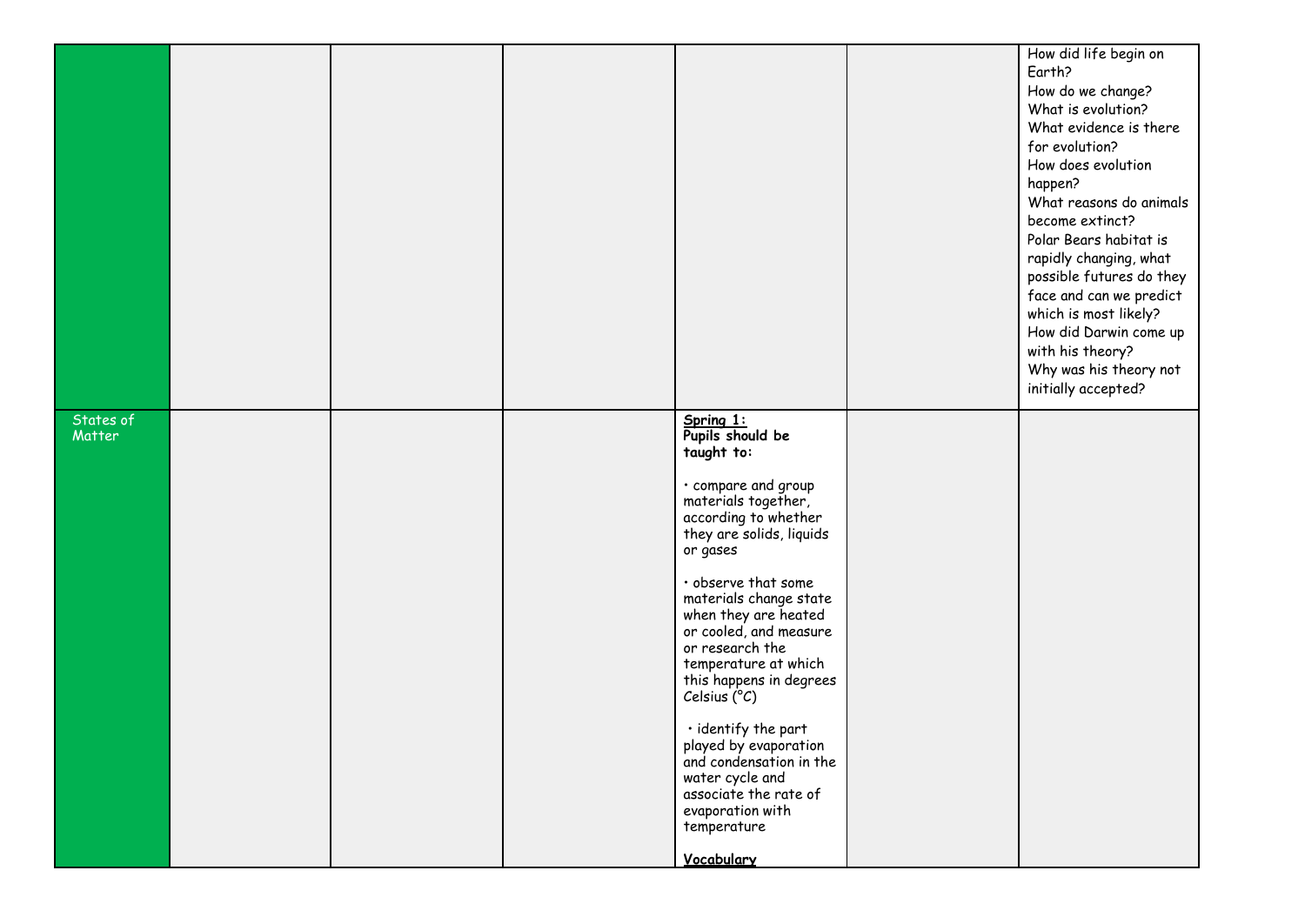|  |  | Solid, liquid, gas,                  |  |
|--|--|--------------------------------------|--|
|  |  |                                      |  |
|  |  | particles, state,                    |  |
|  |  | materials, properties,               |  |
|  |  | matter, melt, freeze,<br>water, ice, |  |
|  |  | temperature, process,                |  |
|  |  | condensation,                        |  |
|  |  | evaporation, water                   |  |
|  |  | vapour, energy,                      |  |
|  |  | precipitation,                       |  |
|  |  | collection,                          |  |
|  |  |                                      |  |
|  |  | Key questions                        |  |
|  |  | How does the amount                  |  |
|  |  | of water added to flour              |  |
|  |  | affect its state?                    |  |
|  |  | How does the amount                  |  |
|  |  |                                      |  |
|  |  | of detergent added to                |  |
|  |  | water affect how                     |  |
|  |  | slippery it is?                      |  |
|  |  | How does the                         |  |
|  |  | temperature affect                   |  |
|  |  | how viscous a liquid is              |  |
|  |  | (use cooking oil)?                   |  |
|  |  | Place a peach in a glass             |  |
|  |  | of lemonade and watch                |  |
|  |  | it spin. Why does it                 |  |
|  |  | behave that way and                  |  |
|  |  | can you prove it?                    |  |
|  |  | How does the material                |  |
|  |  |                                      |  |
|  |  | sprinkled on ice and                 |  |
|  |  | snow affect how quickly              |  |
|  |  | it melts?                            |  |
|  |  | What chocolate would                 |  |
|  |  | be best to smuggle?                  |  |
|  |  | How does the type of                 |  |
|  |  | chocolate affect its                 |  |
|  |  | melting temperature?                 |  |
|  |  | What is the melting                  |  |
|  |  | temperature of ice and               |  |
|  |  | how does it compare                  |  |
|  |  | with the freezing                    |  |
|  |  | temperature of water?                |  |
|  |  | Is the melting                       |  |
|  |  |                                      |  |
|  |  | temperature of wax                   |  |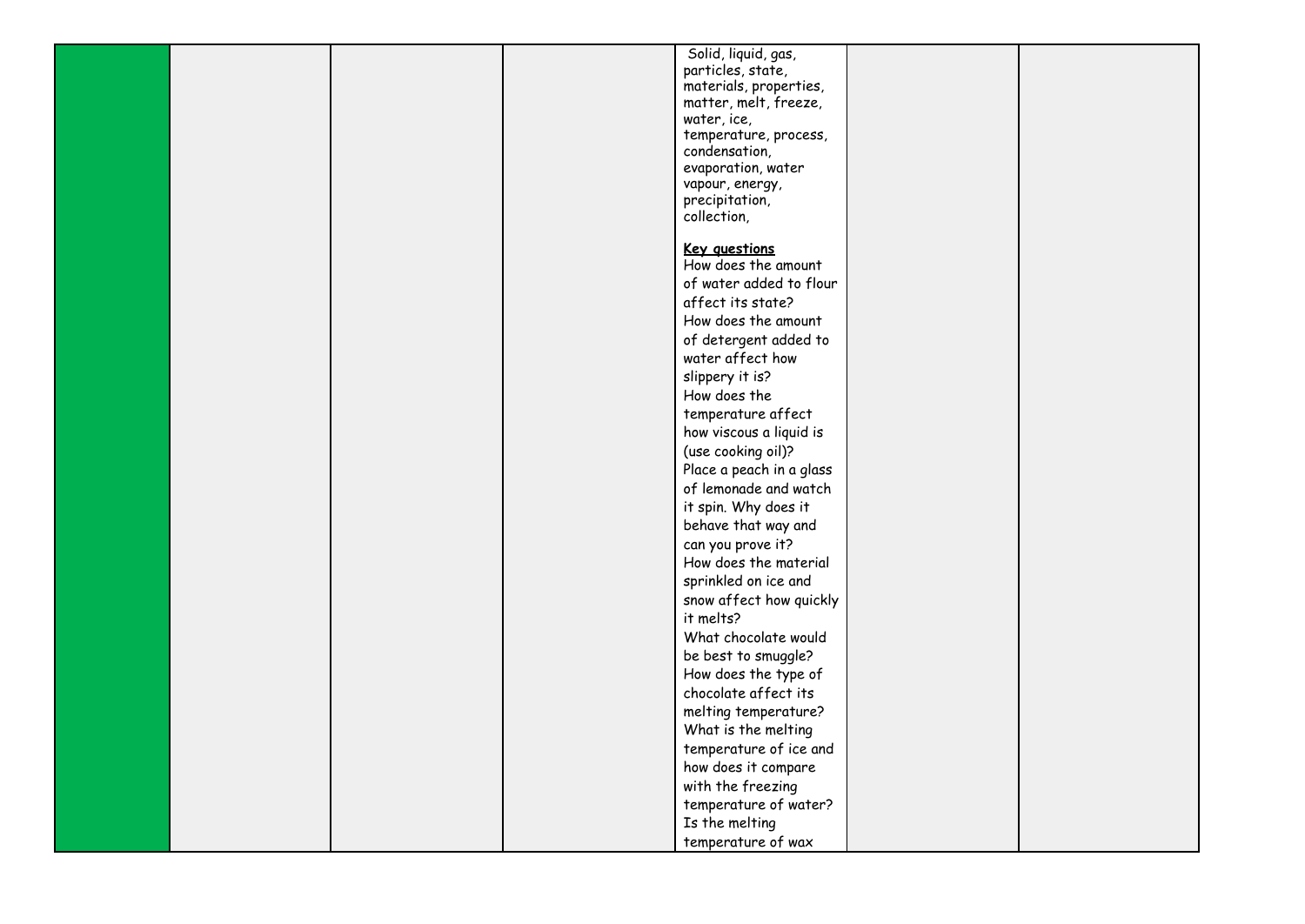|                    |  | the same as its       |                                                                                                                                                                                  |  |
|--------------------|--|-----------------------|----------------------------------------------------------------------------------------------------------------------------------------------------------------------------------|--|
|                    |  | freezing temperature? |                                                                                                                                                                                  |  |
| Earth and<br>Space |  |                       | Spring $1 \& 2$ :<br>Pupils should be<br>taught to:                                                                                                                              |  |
|                    |  |                       | $\cdot$ describe the<br>movement of the Earth,<br>and other planets,<br>relative to the Sun                                                                                      |  |
|                    |  |                       | $\cdot$ describe the<br>movement of the Moon<br>relative to the Earth                                                                                                            |  |
|                    |  |                       | · describe the Sun,<br>Earth and Moon as<br>approximately spherical<br>bodies                                                                                                    |  |
|                    |  |                       | · use the idea of the<br>Earth's rotation to<br>explain day and night<br>and the apparent<br>movement of the sun<br>across the sky                                               |  |
|                    |  |                       | Vocabulary:<br>Earth, Sun, Moon, Axis,<br>Rotation, Day, Night,<br>Phases of the Moon,<br>star, constellation,<br>waxing, waning,<br>crescent, gibbous.<br>Mercury, Venus, Mars, |  |
|                    |  |                       | Jupiter, Saturn,<br>Uranus, Neptune,<br>planets, solar system,<br>day, night, rotate,<br>orbit, axis, spherical,<br>geocentric,<br>heliocentric.                                 |  |
|                    |  |                       | <b>Key questions</b><br>How does<br>temperature/size/day<br>length/year length<br>change as you get<br>closer/further to the<br>sun?                                             |  |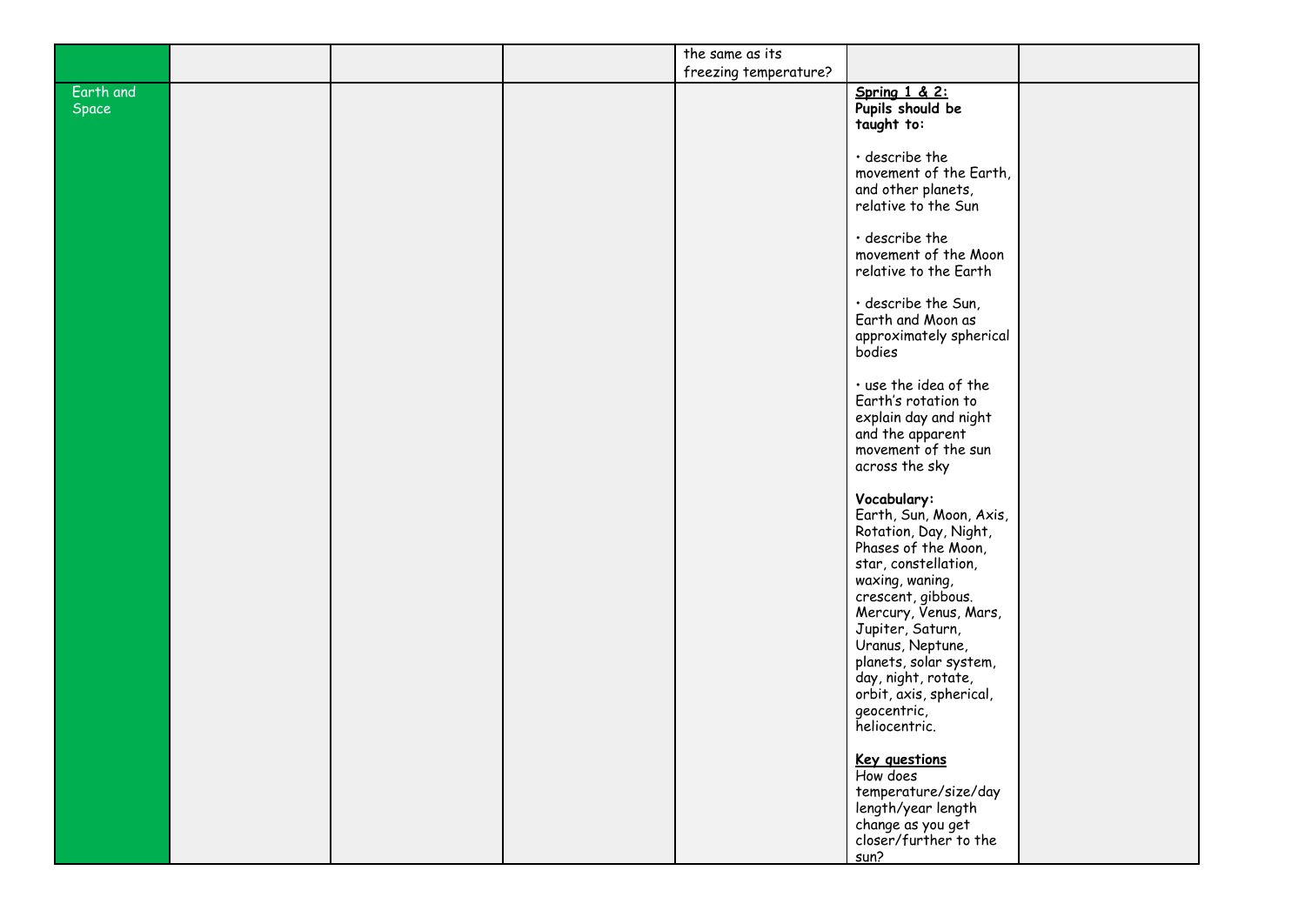|       |  |                         | How does distance        |  |
|-------|--|-------------------------|--------------------------|--|
|       |  |                         |                          |  |
|       |  |                         | from a light source      |  |
|       |  |                         | affect how much light    |  |
|       |  |                         | hits an object?          |  |
|       |  |                         | Does having more         |  |
|       |  |                         | moons result in more     |  |
|       |  |                         | light hitting a planet?  |  |
|       |  |                         | How could you test       |  |
|       |  |                         | this?                    |  |
|       |  |                         | How does speed/size of   |  |
|       |  |                         | a meteorite affect the   |  |
|       |  |                         | size of the moon crater  |  |
|       |  |                         | formed?                  |  |
|       |  |                         | If the moon became       |  |
|       |  |                         |                          |  |
|       |  |                         | heavier as a result of   |  |
|       |  |                         | meteorite collisions     |  |
|       |  |                         | what would happen to     |  |
|       |  |                         | its position relative to |  |
|       |  |                         | Earth?                   |  |
|       |  |                         | If the mass of the       |  |
|       |  |                         | Earth is 80x that of     |  |
|       |  |                         | the moon, why is the     |  |
|       |  |                         | gravity at the Earth's   |  |
|       |  |                         | surface only 6x greater  |  |
|       |  |                         | than at the surface of   |  |
|       |  |                         | the moon?                |  |
|       |  |                         |                          |  |
|       |  |                         | Why do we have           |  |
|       |  |                         | day/night/months/year    |  |
|       |  |                         | s/seasons?               |  |
|       |  |                         | Why does day length      |  |
|       |  |                         | change?                  |  |
|       |  |                         | Why does shadow size     |  |
|       |  |                         | change over the course   |  |
|       |  |                         | of a day?                |  |
| Sound |  | Autumn 1:               |                          |  |
|       |  | Pupils should be        |                          |  |
|       |  | taught to:              |                          |  |
|       |  |                         |                          |  |
|       |  | · identify how sounds   |                          |  |
|       |  | are made, associating   |                          |  |
|       |  | some of them with       |                          |  |
|       |  |                         |                          |  |
|       |  | something vibrating     |                          |  |
|       |  |                         |                          |  |
|       |  | · recognise that        |                          |  |
|       |  | vibrations from sounds  |                          |  |
|       |  | travel through a        |                          |  |
|       |  | medium to the ear       |                          |  |
|       |  |                         |                          |  |
|       |  | · find patterns between |                          |  |
|       |  | the pitch of a sound    |                          |  |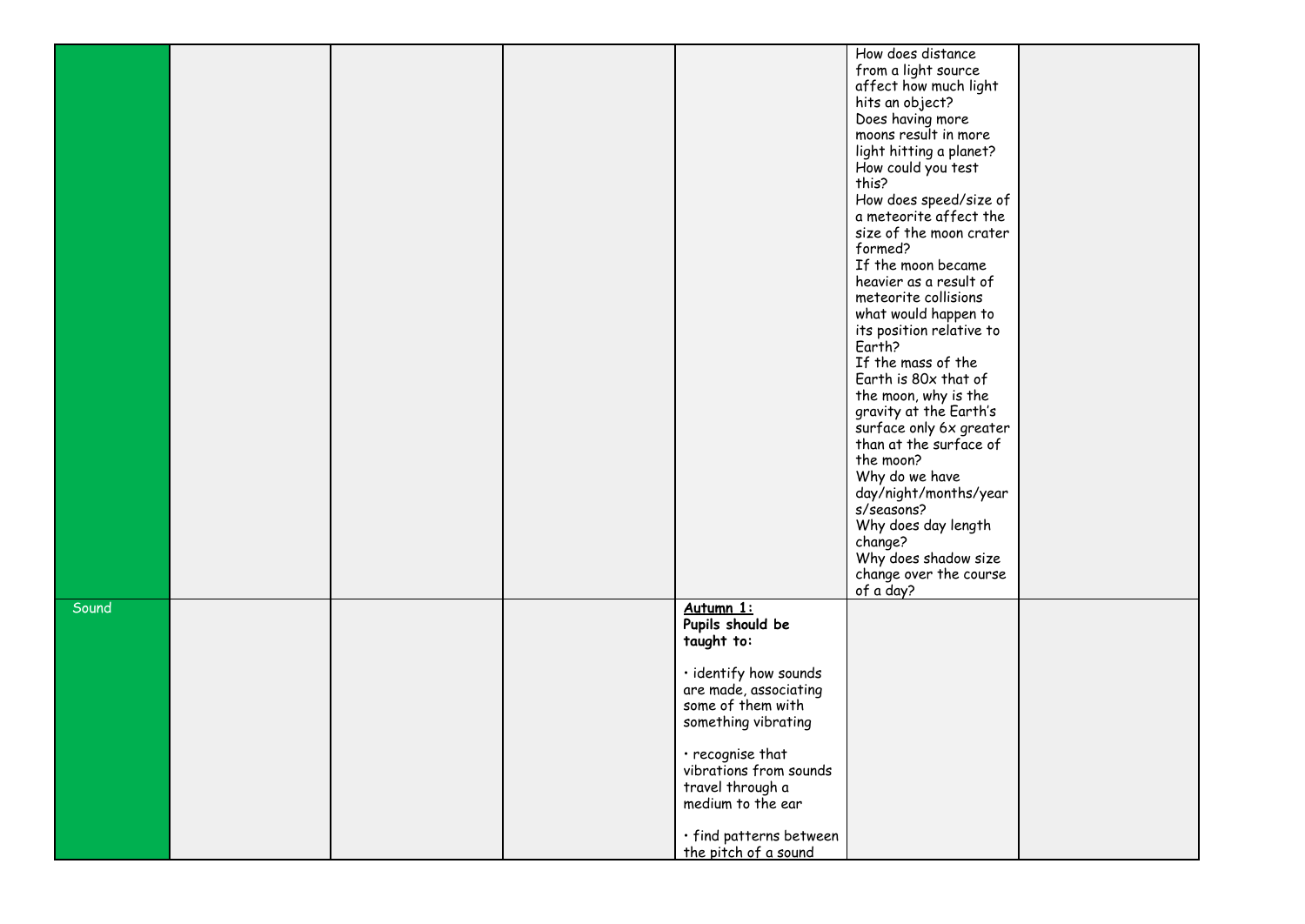|  |  | and features of the       |  |
|--|--|---------------------------|--|
|  |  | object that produced it   |  |
|  |  |                           |  |
|  |  | · find patterns between   |  |
|  |  | the volume of a sound     |  |
|  |  | and the strength of the   |  |
|  |  | vibrations that           |  |
|  |  | produced it               |  |
|  |  |                           |  |
|  |  | · recognise that sounds   |  |
|  |  | get fainter as the        |  |
|  |  | distance from the         |  |
|  |  | sound source increases    |  |
|  |  |                           |  |
|  |  | Vocabulary                |  |
|  |  | Amplitude, volume,        |  |
|  |  | quiet, loud, ear, pitch,  |  |
|  |  |                           |  |
|  |  | high, low, particles,     |  |
|  |  | instruments, wave.        |  |
|  |  | Key questions             |  |
|  |  | How can you change the    |  |
|  |  | volume of a sound?        |  |
|  |  |                           |  |
|  |  | How does the size of an   |  |
|  |  | ear trumpet affect the    |  |
|  |  | volume of sound           |  |
|  |  | detected?                 |  |
|  |  | How does the type of      |  |
|  |  | material affect how       |  |
|  |  | well is blocks a sound?   |  |
|  |  | How does thickness of     |  |
|  |  | material affect how       |  |
|  |  | well it blocks a sound?   |  |
|  |  | Which materials           |  |
|  |  | vibrate better and        |  |
|  |  | produce louder sounds?    |  |
|  |  |                           |  |
|  |  | Can we identify any       |  |
|  |  | patterns?                 |  |
|  |  | Which materials make      |  |
|  |  | the best string           |  |
|  |  | telephone components?     |  |
|  |  | (tin cans, paper cups,    |  |
|  |  | plastic cups, wire,       |  |
|  |  | cable, string, plastic or |  |
|  |  | elastic - predict and     |  |
|  |  |                           |  |
|  |  | test)                     |  |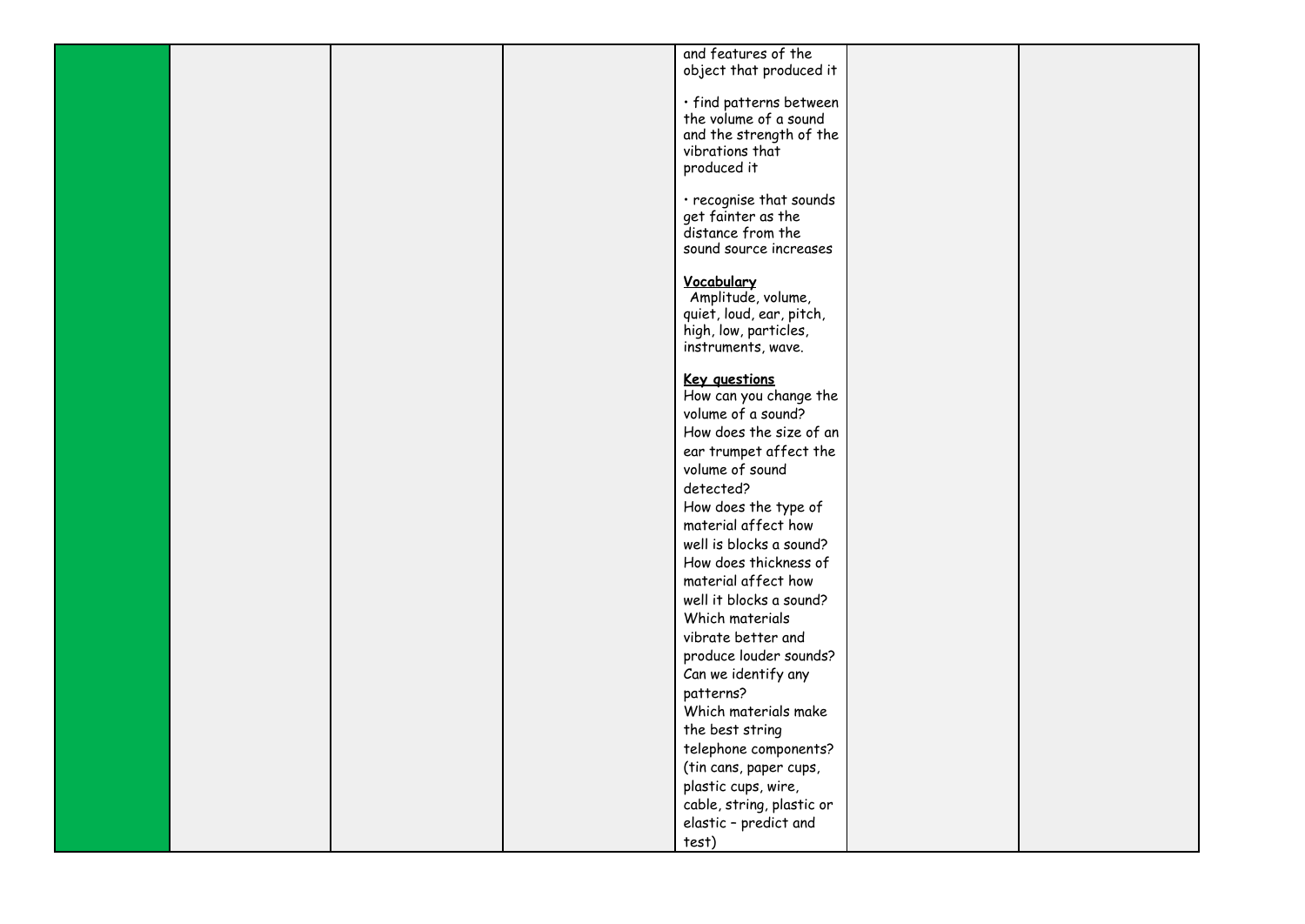|             |  | How does length of the<br>tube (when making a<br>straw oboe) affect the<br>pitch and volume?<br>Can you predict the<br>relative pitch of tuning<br>forks from the<br>patterns of ripples<br>they make in the<br>water?                                                                                                                                                                                                                                                                                                                                                                                                                                                                                                                                                       |                                                                                                                                                                                                                                                                                                                                                                                                                                                                                                                                                                                                                                                                                                                                                                                                      |
|-------------|--|------------------------------------------------------------------------------------------------------------------------------------------------------------------------------------------------------------------------------------------------------------------------------------------------------------------------------------------------------------------------------------------------------------------------------------------------------------------------------------------------------------------------------------------------------------------------------------------------------------------------------------------------------------------------------------------------------------------------------------------------------------------------------|------------------------------------------------------------------------------------------------------------------------------------------------------------------------------------------------------------------------------------------------------------------------------------------------------------------------------------------------------------------------------------------------------------------------------------------------------------------------------------------------------------------------------------------------------------------------------------------------------------------------------------------------------------------------------------------------------------------------------------------------------------------------------------------------------|
| Electricity |  | Summer 1 & 2:<br>Pupils should be<br>taught to:<br>· identify common<br>appliances that run on<br>electricity<br>· construct a simple<br>series electrical<br>circuit, identifying and<br>naming its basic parts,<br>including cells, wires,<br>bulbs, switches and<br>buzzers<br>· identify whether or<br>not a lamp will light in a<br>simple series circuit,<br>based on whether or<br>not the lamp is part of<br>a complete loop with a<br>battery<br>$\cdot$ recognise that a<br>switch opens and closes<br>a circuit and associate<br>this with whether or<br>not a lamp lights in a<br>simple series circuit<br>· recognise some<br>common conductors and<br>insulators, and<br>associate metals with<br>being good conductors<br>Vocabulary<br>Electricity, electric | Spring 2:<br>Pupils should be taught<br>to:<br>$\cdot$ associate the<br>brightness of a lamp or<br>the volume of a buzzer<br>with the number and<br>voltage of cells used in<br>the circuit<br>• compare and give<br>reasons for variations in<br>how components<br>function, including the<br>brightness of bulbs, the<br>loudness of buzzers and<br>the on/off position of<br>switches<br>· use recognised symbols<br>when representing a<br>simple circuit in a<br>diagram<br>Vocabulary<br>Electricity, neutrons,<br>protons, electrons,<br>nucleus, atom, electric<br>current, appliances,<br>mains, crocodile clips,<br>wires, bulb, battery cell,<br>battery holder, motor,<br>buzzer, switch,<br>conductor, electrical<br>insulator, conductor.<br>Key questions<br>Do all batteries push as |
|             |  | current, appliances,                                                                                                                                                                                                                                                                                                                                                                                                                                                                                                                                                                                                                                                                                                                                                         | hard as each other?                                                                                                                                                                                                                                                                                                                                                                                                                                                                                                                                                                                                                                                                                                                                                                                  |